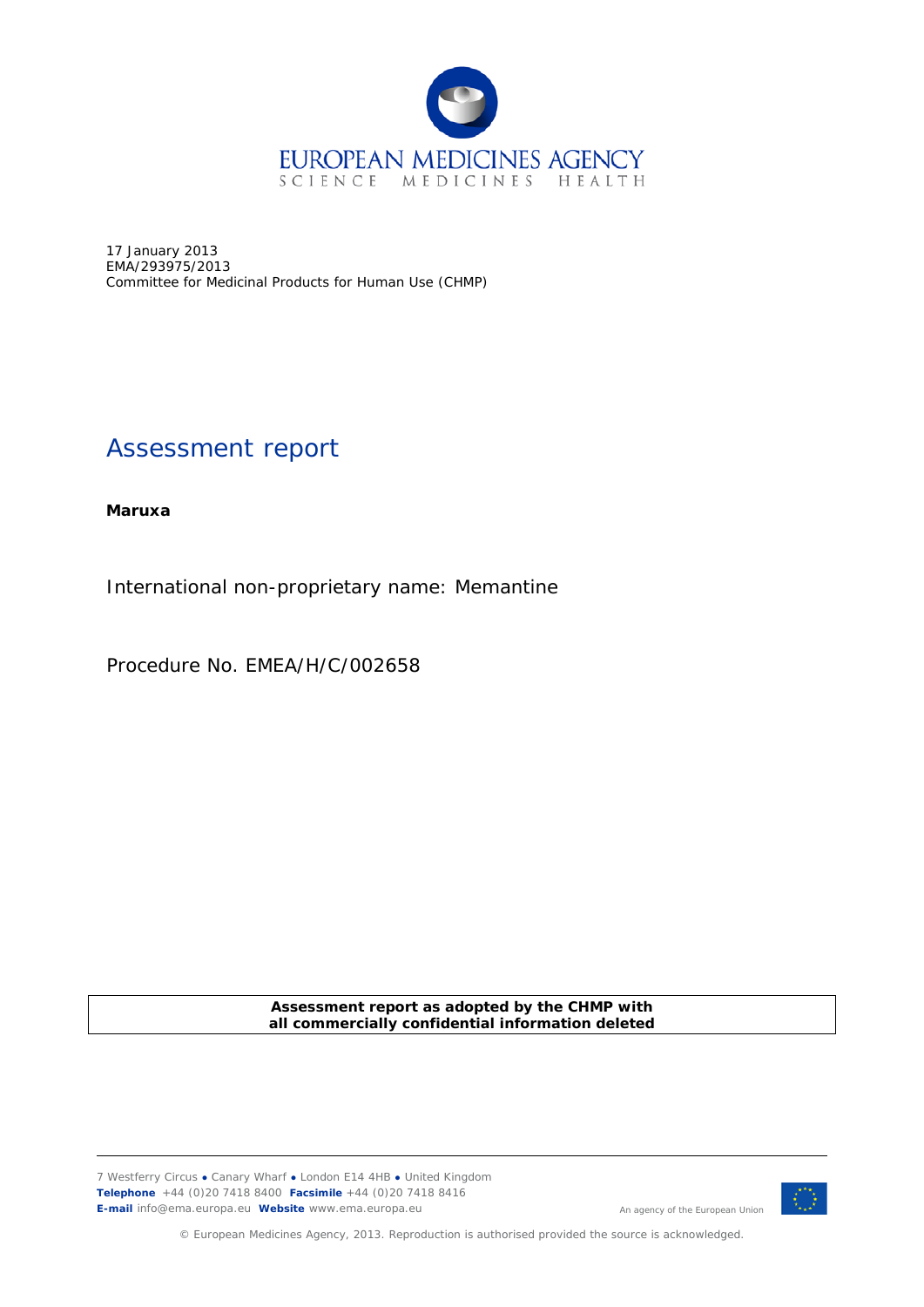# **Product information**

| Name of the medicinal product:            | Maruxa                                                                                                                                                                   |
|-------------------------------------------|--------------------------------------------------------------------------------------------------------------------------------------------------------------------------|
| Applicant:                                | Krka d.d. Novo mesto<br>Šmarješka cesta 6<br>8501 Novo mesto<br><b>SLOVENIA</b>                                                                                          |
| Active substance:                         | Memantine hydrochloride                                                                                                                                                  |
| <b>International Nonproprietary Name:</b> | Memantine                                                                                                                                                                |
| Pharmaco-therapeutic group<br>(ATC Code): | Other anti-dementia drugs(N06DX01)                                                                                                                                       |
| Therapeutic indication(s):                | Treatment of patients with moderate to severe<br>Alzheimer's disease.                                                                                                    |
| Pharmaceutical form(s):                   | Film-coated tablet                                                                                                                                                       |
| Strength(s):                              | 10 mg and 20 mg                                                                                                                                                          |
| Route(s) of administration:               | Oral use                                                                                                                                                                 |
| Packaging:                                | blister (PVC/PVDC/Alu)                                                                                                                                                   |
| Package size(s):                          | 14 tablets, 28 tablets, 30 tablets, 42 tablets,<br>50 tablets, 56 tablets, 60 tablets, 70 tablets,<br>84 tablets, 90 tablets, 98 tablets, 100 tablets<br>and 112 tablets |

# **Marketing authorisation application**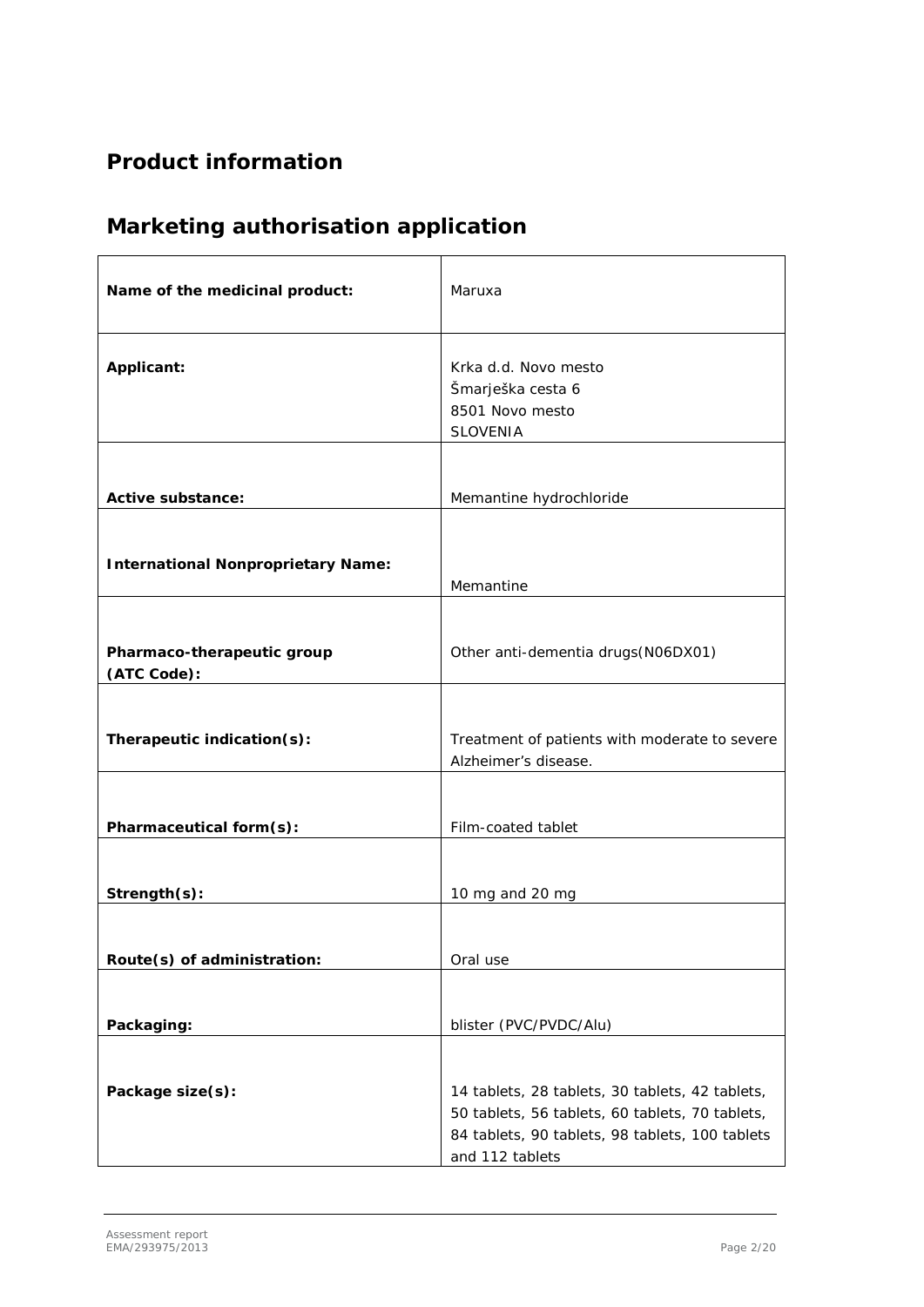# **Table of contents**

| 2.2.5. Conclusions on the chemical, pharmaceutical and biological aspects  10 |
|-------------------------------------------------------------------------------|
|                                                                               |
|                                                                               |
|                                                                               |
|                                                                               |
|                                                                               |
|                                                                               |
|                                                                               |
|                                                                               |
|                                                                               |
|                                                                               |
|                                                                               |
|                                                                               |
|                                                                               |
|                                                                               |
|                                                                               |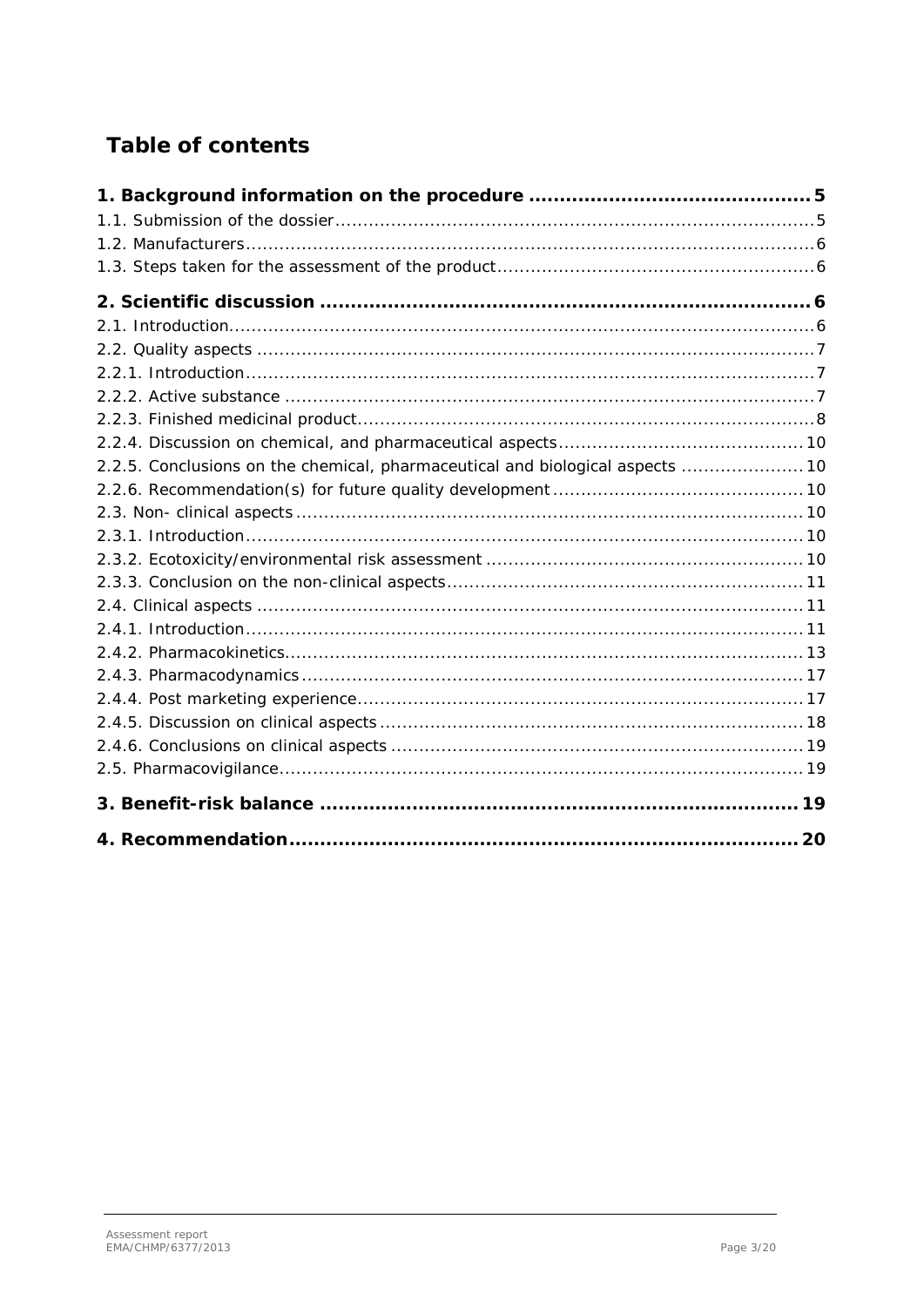# **List of abbreviations**

| <b>HPLC</b> | High Performance Liquid Chromatography  |
|-------------|-----------------------------------------|
| <b>UV</b>   | Ultraviolet spectroscopy                |
| MS          | Mass spectroscopy                       |
| <b>NMR</b>  | Nuclear magnetic resonance spectroscopy |
| IR.         | Infrared spectroscopy                   |
| <b>XRPD</b> | X-ray powder diffraction spectroscopy   |
| <b>DSC</b>  | Differential scanning calorimetry       |
| GC.         | Gas Chromatography                      |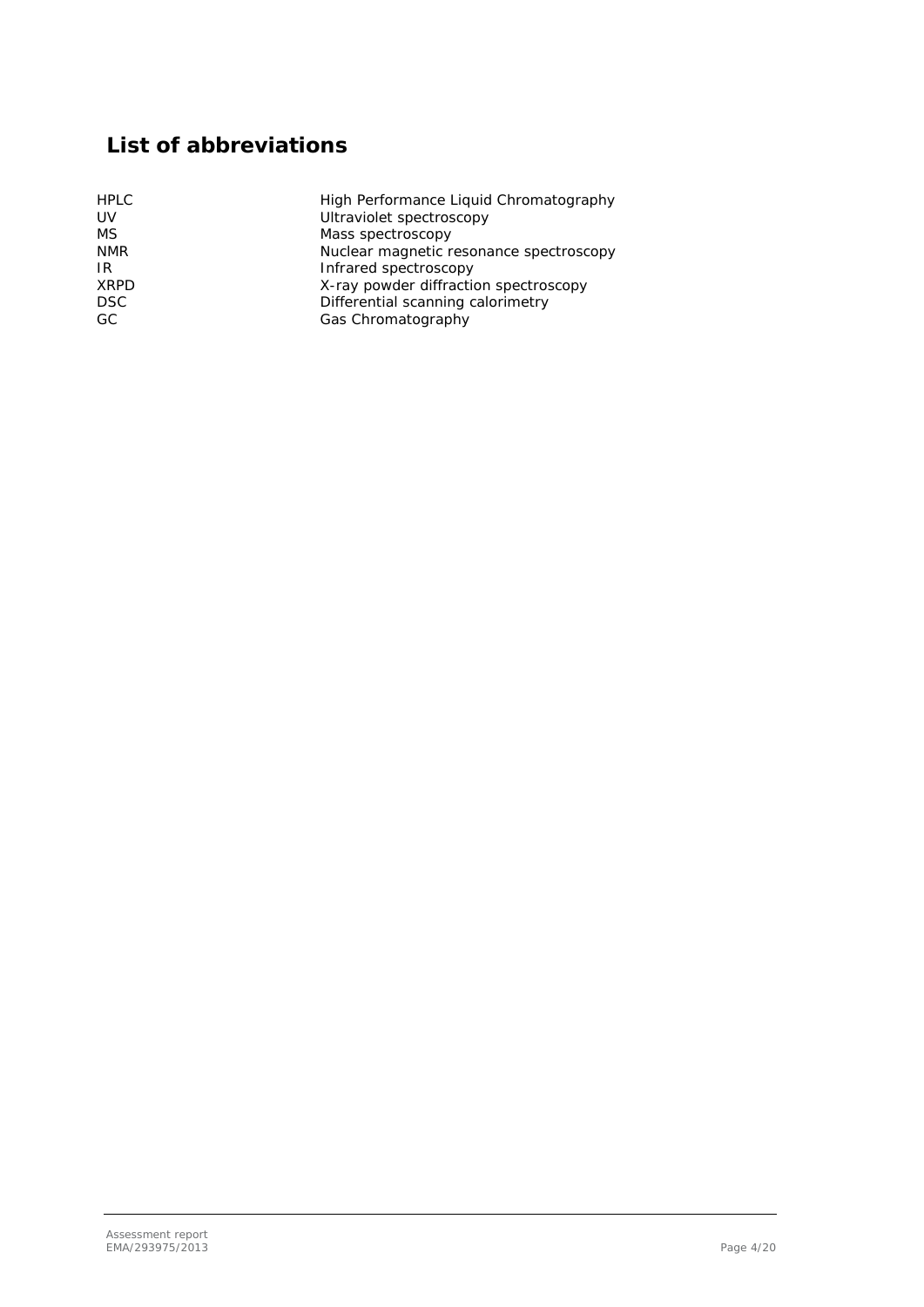# <span id="page-4-0"></span>**1. Background information on the procedure**

### <span id="page-4-1"></span>*1.1. Submission of the dossier*

The applicant Krka d.d. Novo mesto submitted on 30 May 2012 an application for Marketing Authorisation to the European Medicines Agency (EMA) for Maruxa, through the centralised procedure under Article 3 (3) of Regulation (EC) No. 726/2004– 'Generic of a Centrally authorised product'. The eligibility to the centralised procedure was agreed upon by the EMA/CHMP on 17 November 2011.

The application concerns a generic medicinal product as defined in Article 10(2)(b) of Directive 2001/83/EC and refers to a reference product for which a Marketing Authorisation is or has been granted in the Union on the basis of a complete dossier in accordance with Article 8(3) of Directive 2001/83/EC.

The applicant applied for the following indication

Treatment of patients with moderate to severe Alzheimer's disease

#### **The legal basis for this application refers to:**

Generic application (Article 10(1) of Directive No 2001/83/EC).

The application submitted is composed of administrative information and complete quality data and a bioequivalence study with the reference medicinal product Ebixa instead of non-clinical and clinical unless justified otherwise.

### *Information on paediatric requirements*

#### Not applicable

The chosen reference product is:

- Medicinal product which is or has been authorised in accordance with Community provisions in accordance with Community provisions in force for not less than 6/10 years in the EEA:
- Product name, strength, pharmaceutical form: Ebixa 10mg film-coated tablets
- Marketing authorisation holder: H. Lundbeck A/S
- Date of authorisation: 2002-05-17
- Marketing authorisation granted by:
	- − Community
	- Community Marketing authorisation number: EU/1/02/219/001-004, 007-012, 014-021
- Medicinal product authorised in the Community/Members State where the application is made or European reference medicinal product:
- Product name, strength, pharmaceutical form: Ebixa 10mg, 20mg film-coated tablets
- Marketing authorisation holder: H. Lundbeck A/S
- Date of authorisation: 2002-05-17
- Marketing authorisation granted by:
	- − Community
	- Community Marketing authorisation number: EU/1/02/219/001-004, 007-012, 014-021, 023-035, 037-049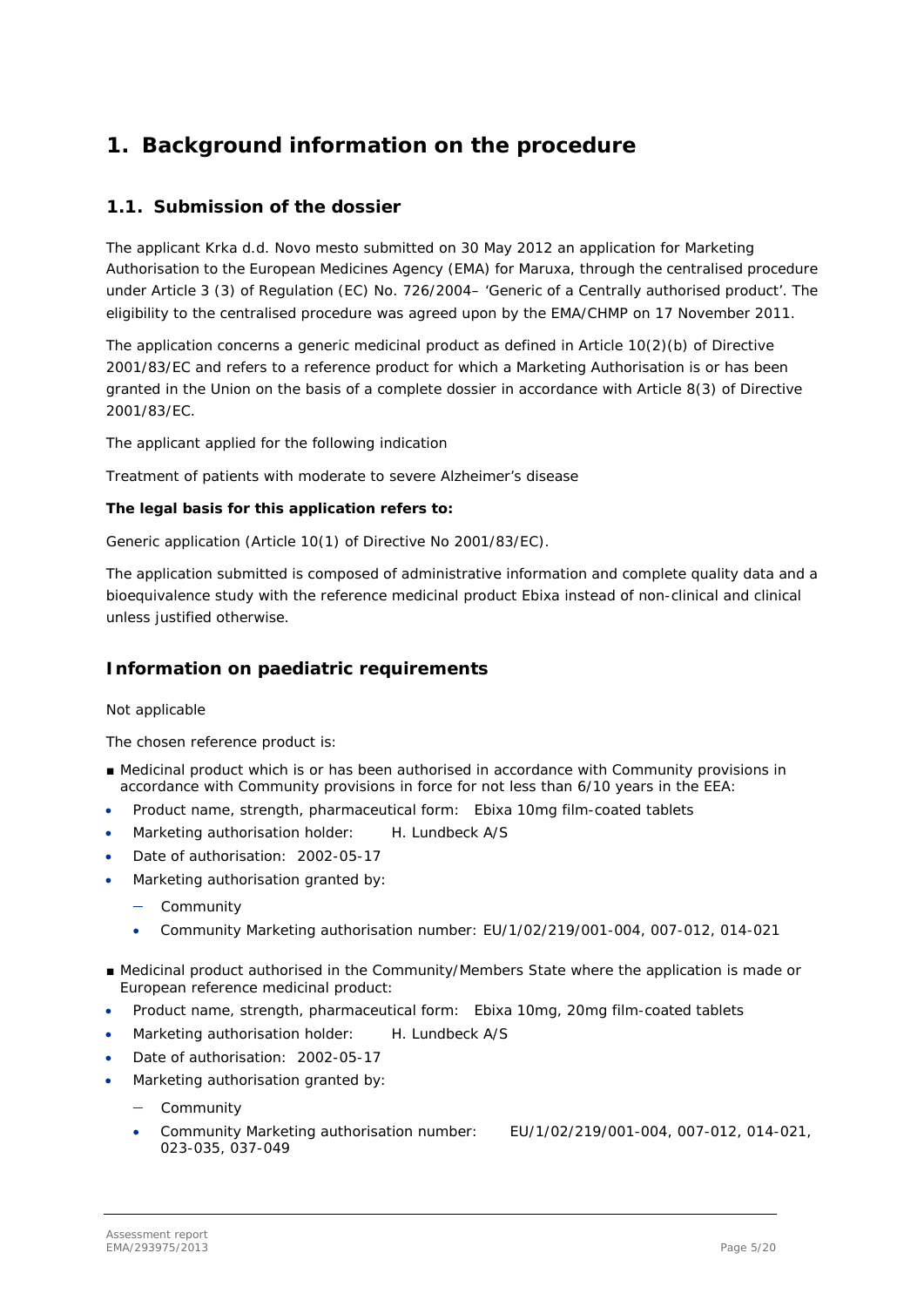## *Scientific advice*

The applicant received Scientific Advice from the CHMP on 16 February 2012. The Scientific Advice pertained to quality and clinical aspects of the dossier.

## *Licensing status*

The product was not licensed in any country at the time of submission of the application.

## <span id="page-5-0"></span>*1.2. Manufacturers*

### **Manufacturers responsible for batch release**

Krka d.d. Novo mesto Šmarješka cesta 6 8501 Novo mesto SLOVENIA

TAD Pharma GmbH Heinz-Lohmann-Strasse 5 27472 Cuxhaven GERMANY

### <span id="page-5-1"></span>*1.3. Steps taken for the assessment of the product*

The Rapporteur appointed by the CHMP was Andrea Laslop.

- The application was received by the EMA on 30 May 2012.
- The procedure started on 20 June 2012.
- The Rapporteur's first Assessment Report was circulated to all CHMP members on 7 September 2012.
- During the meeting on 18 October 2012, the CHMP agreed on the consolidated List of Questions to be sent to the applicant. The final consolidated List of Questions was sent to the applicant on 19 October 2012.
- The applicant submitted the responses to the CHMP consolidated List of Questions on 14 November 2012.
- The Rapporteur circulated the Assessment Report on the applicant's responses to the List of Questions to all CHMP members on 20 December 2012.
- During the meeting on 17 January 2013, the CHMP, in the light of the overall data submitted and the scientific discussion within the Committee, issued a positive opinion for granting a Marketing Authorisation to Maruxa.

# <span id="page-5-2"></span>**2. Scientific discussion**

## <span id="page-5-3"></span>*2.1. Introduction*

Maruxa 10mg and 20 mg film coated tablets is a generic medicinal product of Ebixa, which has been authorised in the EU since 15 May 2002.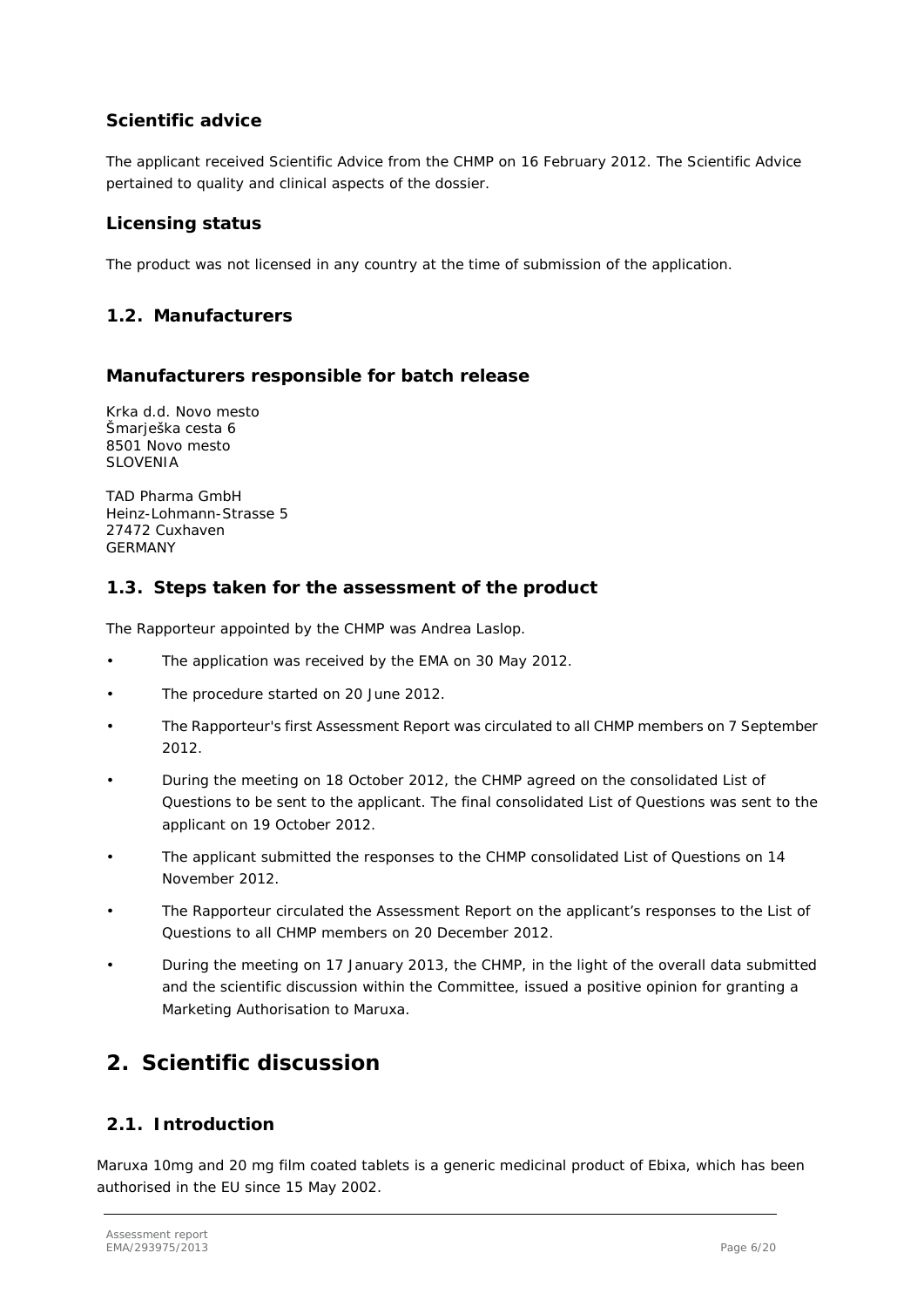The active substance of Maruxa is memantine hydrochloride, a psychoanaleptic, anti-dementia drug (N06DX01). Memantine is a voltage-dependent, moderate-affinity non-competitive N-methyl-D-aspartate (NMDA) receptor antagonist, modulating the effects of pathologically elevated tonic levels of glutamate that may lead to neuronal dysfunction.

The safety and efficacy profile of memantine has been demonstrated in several clinical trials details of which can be found in the EPAR for Ebixa. In addition, there is a long-term post-marketing experience contributing to the knowledge of the clinical use of this product. Since this application is a generic application referring to the reference medicinal product Ebixa, summary of the clinical data of memantine is available and no new clinical studies regarding pharmacology, pharmacokinetics and efficacy and safety have been conducted.

Memantine meets all the criteria for classification as BCS class I and the qualitative and quantitative differences of critical excipients in the test and reference product do not preclude the BCS-based biowaver as they are considered not to have an impact on the bioavailability of mematine, therefore, a bioequivalence study versus the reference product Ebixa was not required.

The approved indication is: Treatment of patients with moderate to severe Alzheimer's disease.

<span id="page-6-0"></span>The indication proposed for Maruxa is the same as authorized for the Reference medicinal product.

## *2.2. Quality aspects*

## <span id="page-6-1"></span>**2.2.1. Introduction**

The finished product is presented as film coated tablets containing 10 mg and 20 mg of memantine hydrochloride as active substance. The composition is described in section 6.1 of the SmPC.

The product is available in blisters (PVC/PVDC-Al foil) in packs of 14, 28, 30, 42, 50, 56, 60, 70, 84, 90, 98, 100 and 112 film-coated tablets.

## <span id="page-6-2"></span>**2.2.2. Active substance**

The active substance is a white or almost white powder, not hygroscopic, soluble in water and methanol, sparingly soluble in acetic acid, practically insoluble in acetone. The chemical name is 3,5-dimethyl-1-adamantamine hydrochloride.

The structure of memantine hydrochloride was confirmed by elemental analysis (CHN), MS (mass spectroscopy), 1H-NMR (Proton nuclear magnetic resonance spectroscopy) and 13C-NMR (Carbon13 nuclear magnetic resonance spectroscopy), IR (Infrared spectroscopy), XRPD (X-ray powder diffraction spectroscopy) and DSC (differential scanning calorimetry).

Memantine has a non-chiral molecular structure. Polymorphism has not been observed for active substance. The manufacturing process consistently produces the same crystalline form of memantine hydrochloride. The crystalline form does not change upon storage.

### *Manufacture*

Memantine is synthesized in 7 main steps using commercially available starting materials. The manufacturing process consists of both synthetic and recrystallisation steps.

Adequate in-process controls are applied during the synthesis. The specifications and control methods for intermediate products, starting materials and reagents have been presented.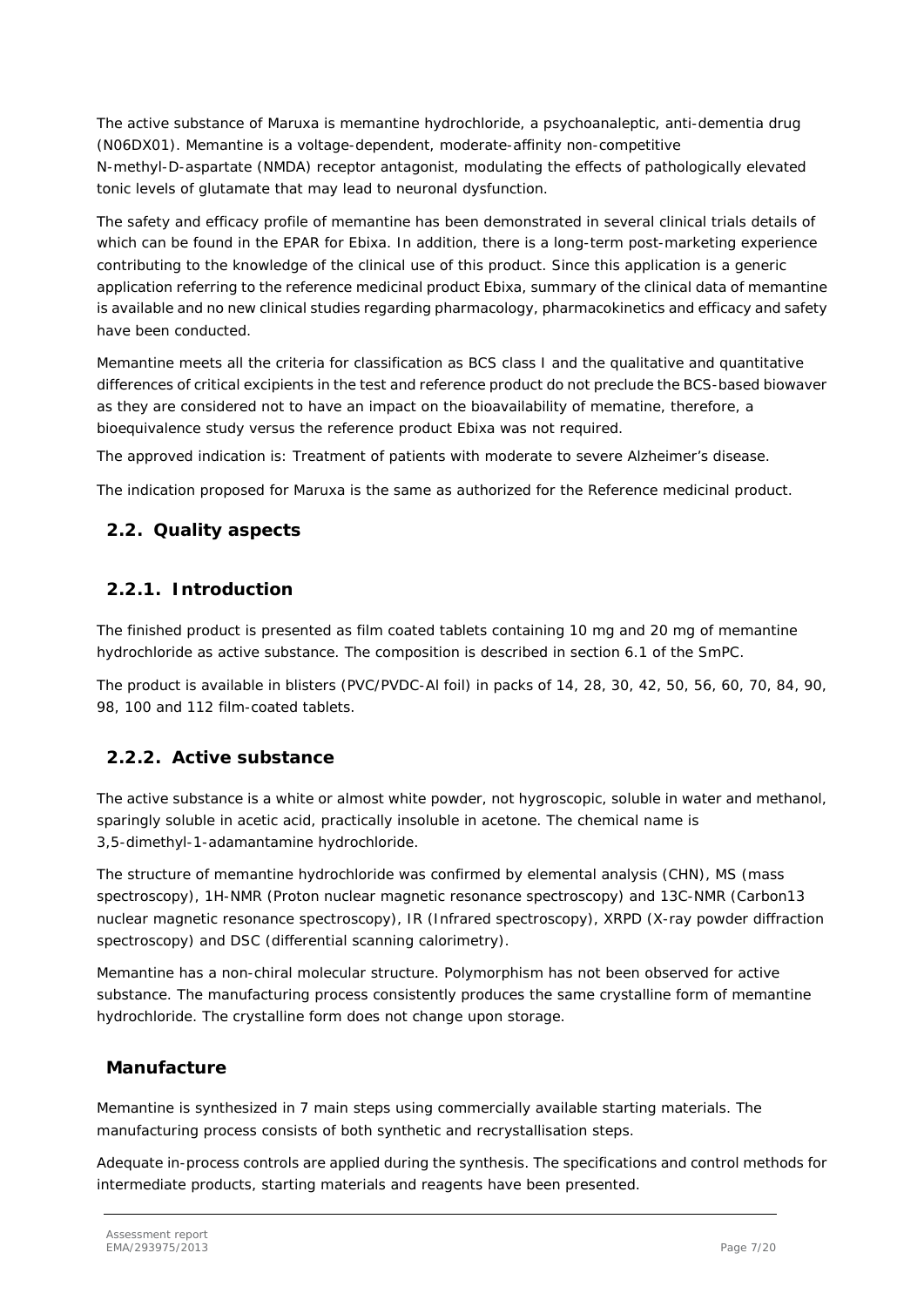Batch analysis data was provided on three pilot scale batches produced with the proposed synthetic route, and the batch analysis data show that the active ingredient can be manufactured reproducibly.

## *Specification*

The active substance specification includes tests for: appearance (visual examination), identity (IR, reaction on chlorides), assay for memantine hydrochloride (potentiometric titration), assay for chloride (potentiometric titration), impurities (GC), residual solvents (GC, HPLC), water content (Ph Eur), heavy metals (Ph Eur), pH value (Ph Eur) and sulphated ash (Ph Eur).

Batch analysis data is provided on three pilot scale batches of the active substance. The results are within the specifications and consistent from batch to batch.

### *Stability*

Five pilot scale batches of the active substance from the proposed manufacturer, were put on stability testing as per ICH conditions: under long term (25°C/60%RH) for up to 24 months, and accelerated (40°C/75%RH) for up to 6 months. Photostability test following ICH guidelines Q1B was performed on three batches.

From the studies it is concluded that memantine hydrochloride does not require special storage conditions.

The stability results indicate that the drug substance manufactured by the proposed supplier is sufficiently stable. The stability results justify the proposed retest period in the proposed container.

## <span id="page-7-0"></span>**2.2.3. Finished medicinal product**

## *Pharmaceutical development*

The formulation of Maruxa was designed to obtain an essentially similar product to the reference medicinal product, Ebixa film-coated tablets.

Maruxa film coated tablets are an immediate release oral solid dosage form, containing memantine (as hydrochloride) as the active ingredient. The qualitative composition of Maruxa is identical to the composition of Ebixa when the product was initially approved.

Excipients used in the formulation were all compendial, well-known and widely used for this dosage form. The excipients used include: lactose monohydrate (filler), microcrystalline cellulose (filler, disintegrant and binder), colloidal anhydrous silica (glidant), magnesium stearate (lubricant) and talc (glidant). The film coating components (methacrylic acid-ethyl acrylate copolymer, sodium lauryl sulphate, polysorbate 80, talc, simethicone emulsion, and triacetin) are of compendial quality with the exception of the simethicone emulsion which meets USP requirements. Compatibility studies between the excipients and active substance were conducted and no compatibility issue was observed.

Two bioequivalence studies were conducted (one for each strength, i.e. 10 mg and 20 mg). The test formulations were shown to be bioequivalent to the reference product Ebixa 10 mg and 20 mg film coated tablets, respectively. However, a BCS-based biowaiver was applied for this product, and therefore the results of both studies were used as supportive data for this application.

Dissolution studies were performed in order to demonstrate in vitro equivalence between the reference product and memantine hydrochloride film coated tablets with regard to memantine release from the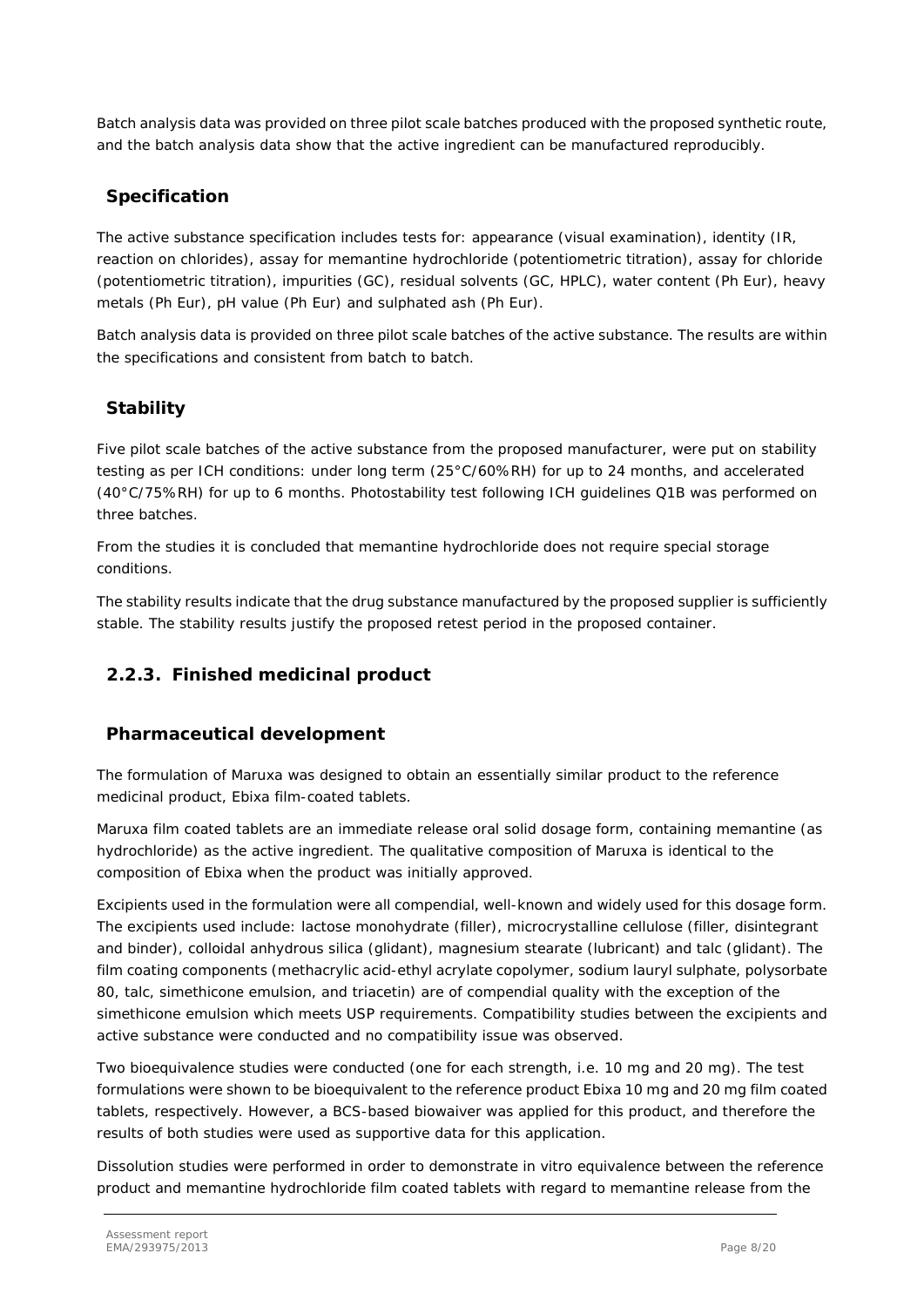product. The discriminatory nature of the method was evaluated. Solubility studies indicated that the solubility of memantine hydrochloride is very high in all tested media covering physiological pH range from pH 1.2 to 7.4 and is pH independent. Sink conditions were achieved in all tested media, since more than 10 times of the highest single dose (20 mg) of memantine hydrochloride was found to be soluble in 900 ml of dissolution medium. In vitro dissolution studies performed at different media showed that the dissolution profiles were similar.

The primary packaging proposed is described as stated in the SmPC. The material complies with PhEur requirements, and it is adequate to support the stability and use of the product.

## *Adventitious agents*

It is confirmed that the lactose is produced from milk from healthy animals in the same condition as those used to collect milk for human consumption and that the lactose has been prepared without the use of ruminant material other than calf rennet according to the Note for Guidance on Minimising the Risk of Transmitting Animal Spongiform Encephalopathy Agents Via Human and veterinary medicinal products.

## *Manufacture of the product*

The manufacturing process consists of four main steps: (1) mixing, (2) compression, (3) film coating and (4) packaging. The process is considered to be a standard manufacturing process.

The manufacturing process has been adequately described and the critical steps have been identified. Adequate flow-charts were provided and the different steps of the manufacturing process are described, together with equipment type and operating parameters.

The validation protocol proposed for the full scale batches has been provided and the quality of the production batches will be evaluated through the results of in-process testing as well as the results of finished product testing.

## *Product specification*

The finished product release specification includes appropriate tests for appearance (visual description), identification (HPLC and GC), assay (HPLC), uniformity of dosage unit (PhEur), related substances (GC), subdivision of tablets (PhEur), dissolution (PhEur) and microbiological quality (PhEur). Analytical methods have been well described and validated.

The proposed limits for the impurities are in accordance with the ICHQ3B guideline.

Batch analysis results of two full scale batches of memantine hydrochloride 10mg film coated tablets and three pilot scale batches of 20 mg strength confirm consistency and uniformity of manufacture and indicate that the process is capable and under control.

## *Stability of the product*

Stability data of two full scale batches of memantine hydrochloride 10mg film coated tablets and three pilot scale batches of memantine hydrochloride 20mg film coated stored under long term conditions for 48 months at 25°C/60%RH and for up to 6 months under accelerated conditions at 40°C/75%RH according to ICH guidelines were provided. The batches of memantine hydrochloride are identical to those proposed for marketing and were packed in the primary packaging proposed for marketing.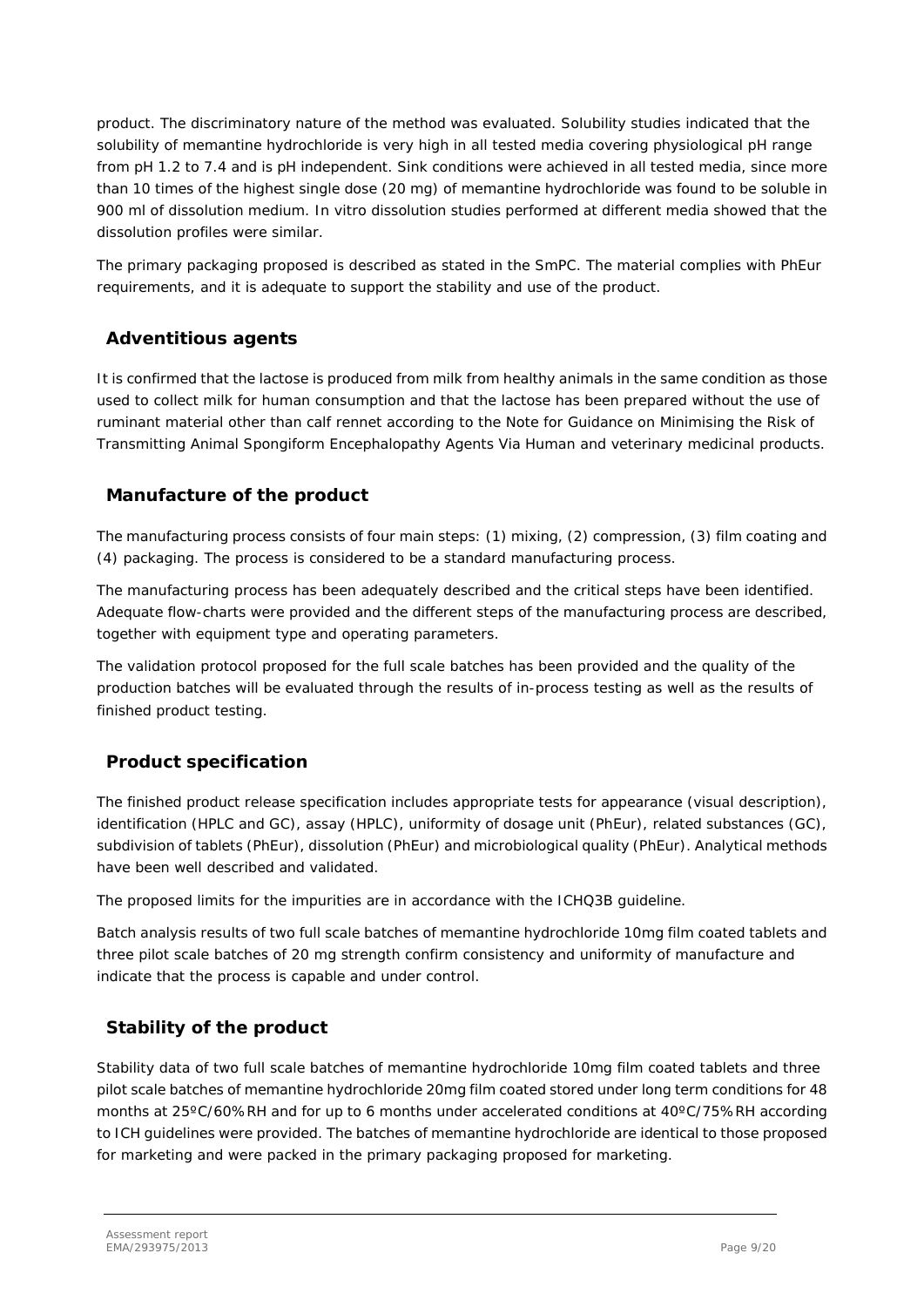Samples were tested for appearance, water content, hardness, related substances, dissolution, assay and microbiological purity. The same analytical methods are used in the stability program as for the finished product release. The analytical procedures used were stability indicating.

In addition, one batch was exposed to light as defined in the ICH Guideline on Photostability Testing of New Drug Substances and Products. Photostability testing results have shown that the product is not sensitive to light.

Based on available stability data, the proposed shelf-life as stated in the SmPC is acceptable.

## <span id="page-9-0"></span>**2.2.4. Discussion on chemical, and pharmaceutical aspects**

Information on development, manufacture and control of the active substance and finished product has been presented in a satisfactory manner. The results of tests carried out indicate consistency and uniformity of important product quality characteristics, and these in turn lead to the conclusion that the product should have a satisfactory and uniform performance in the clinic.

## <span id="page-9-1"></span>**2.2.5. Conclusions on the chemical, pharmaceutical and biological aspects**

The quality of this product is considered to be acceptable when used in accordance with the conditions defined in the SmPC. Physicochemical and biological aspects relevant to the uniform clinical performance of the product have been investigated and are controlled in a satisfactory way. Data has been presented to give reassurance on viral/TSE safety.

## <span id="page-9-2"></span>**2.2.6. Recommendation(s) for future quality development**

Not applicable.

## <span id="page-9-3"></span>*2.3. Non- clinical aspects*

## <span id="page-9-4"></span>**2.3.1. Introduction**

A non-clinical overview on the pharmacology, pharmacokinetics and toxicology has been provided, based on up-to-date and adequate scientific literature. The overview justifies why there is no need to generate additional non-clinical pharmacology, pharmacokinetics (PK) and toxicology data. The non-clinical aspects of the SmPC are in line with the SmPC of the reference product. The impurity profile has been discussed and was considered acceptable.

Therefore, the CHMP agreed that no further non-clinical studies are required.

## <span id="page-9-5"></span>**2.3.2. Ecotoxicity/environmental risk assessment**

No Environmental Risk Assessment (ERA) was submitted. This was justified by the applicant as the introduction of Maruxa manufactured by KRKA is considered unlikely to result in any significant increase in the combined sales volumes for all memantine containing products and the exposure of the environment to the active substance. Thus, the ERA is expected to be similar and not increased.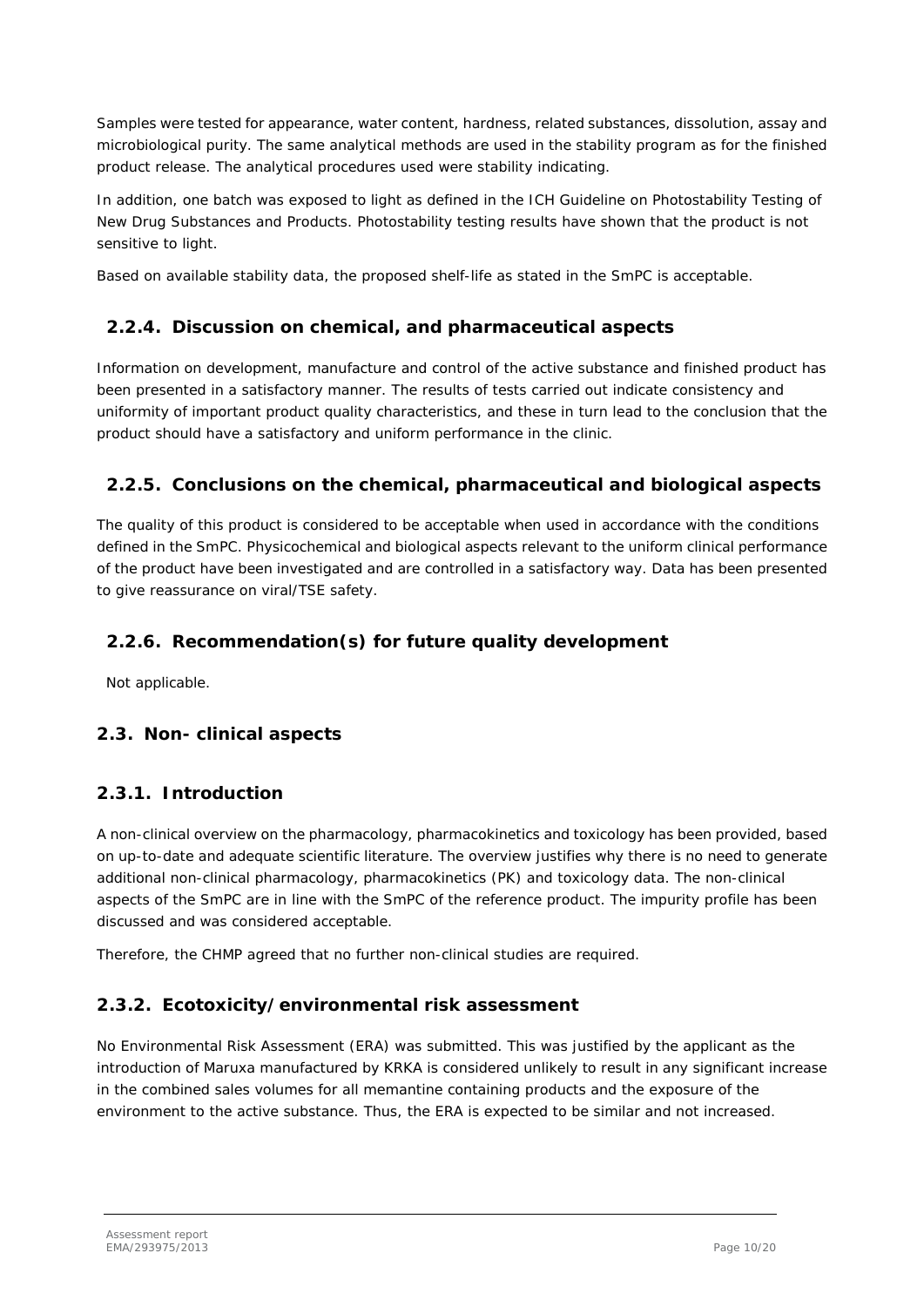## <span id="page-10-0"></span>**2.3.3. Conclusion on the non-clinical aspects**

The non-clinical overview presented by the applicant is largely based on published scientific literature which is acceptable since memantine is a well-known active substance. There are no objections to the approval of Maruxa from a non-clinical point of view. The SmPC of Maruxa is similar to that of the originator product Ebixa and is therefore acceptable.

## <span id="page-10-1"></span>*2.4. Clinical aspects*

## <span id="page-10-2"></span>**2.4.1. Introduction**

This is a generic application for film-coated tablets containing memantine. The applicant applied for a BCS-based (Biopharmaceutics Classification System) biowaiver which represents a surrogate for *in vivo* bioequivalence studies and conducted two supportive bioequivalence studies with cross-over design under fasting conditions.

The applicant provided a clinical overview outlining the pharmacokinetics and pharmacodynamics as well as efficacy and safety of Maruxa based on published literature. In general, the clinical aspects of the generic product's SmPC are in accordance with the reference product's SmPC.

Formal scientific advice by the CHMP was given for this medicinal product (EMEA/H/SA/2276/1/2012/II) concerning BCS-based biowaiver.

For the clinical assessment the Guideline on the Investigation of Bioequivalence CPMP/EWP/QWP/1401/98 Rev.1/Corr\*\*) is of particular relevance.

## *GCP*

The applicant provided a statement to the effect that clinical trials conducted outside the community were carried out in accordance with the ethical standards of Directive 2001/20/EC.

## *Exemption*

According to the Guideline on the Investigation of Bioequivalence (Doc. Ref.: CPMP/EWP/QWP/1401/98 Rev. 1/ Corr \*\*, Appendix III), an application for a BCS-based biowaiver is restricted to highly soluble drug substances with known human absorption and considered not to have a narrow therapeutic index.

Memantine does not belong to the group of narrow therapeutic index drugs. Furthermore, the applicant provided justification that Maruxa meet relevant general requirements as detailed below:

A BCS-based biowaiver is applicable for immediate release, solid pharmaceutical products for oral administration with systemic action having the same pharmaceutical form if:

• The drug substance has been proven to exhibit high solubility and complete absorption (BCS class I) and

• Either very rapid (> 85 % within 15 min) or similarly rapid (85 % within 30 min) in vitro dissolution characteristics of the test and reference product has been demonstrated considering specific requirements and

• Excipients that might affect bioavailability are qualitatively and quantitatively the same. In general, the use of the same excipients in similar amounts is preferred.

BCS classification: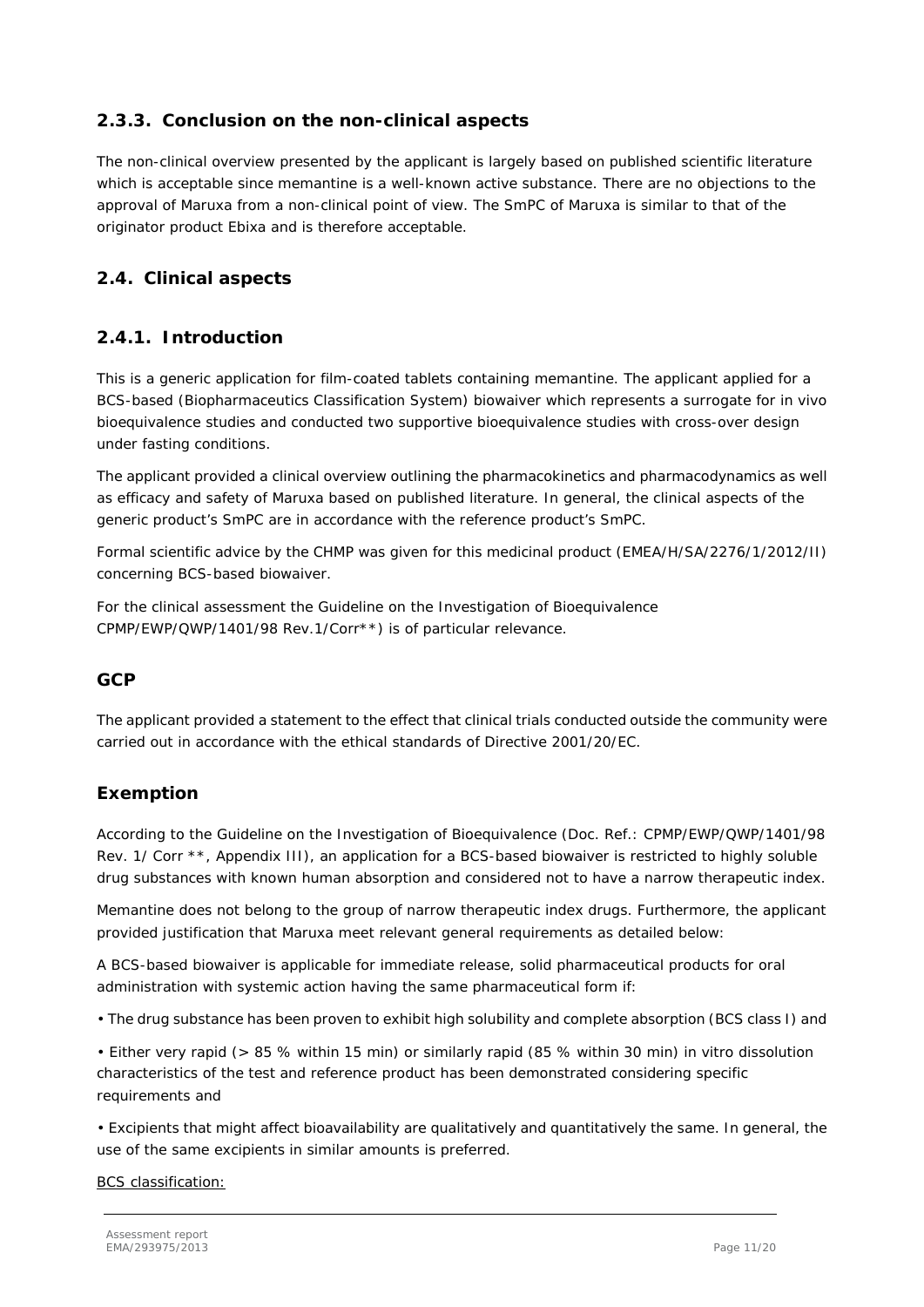Memantine hydrochloride is highly soluble and shows complete human absorption, generally related to high permeability.

#### Evaluation of *in vitro* dissolution results:

The applicant provided a Dissolution Study Report (DSR-00001). Two batches of test and reference product were analysed per strength (10 mg and 20 mg tablets).

*In vitro* dissolution results of all batches tested are provided. Similarity of dissolution profiles was confirmed.

#### Excipients:

The composition of Memantine hydrochloride film-coated tablets 10 mg and 20 mg is linearly proportional for all ingredients.

There are differences in the composition of test and reference product in both core and coating layer. However, well-established excipients in usual amounts are employed in both products and the function of the different excipients can be considered the same.

### *Clinical studies*

To support the application, the applicant has submitted two bioequivalence studies, no pharmacodynamic studies, no therapeutic equivalence studies. As a BCS-based biowaiver is applied for both strengths, the submitted BE studies are considered as supportive data only.

| Type<br>of<br>Study<br>BE | Study<br><b>Identifier</b><br>$11 - 341*$ | <b>Location</b><br>of Study<br>Report<br>Section | Objective of the<br><b>Study</b><br>Assessment of                                                                                                                                      | Study<br>Design:<br>Type of<br>Control<br>Crossover;                        | Test Product(s);<br><b>Dosage Regimen;</b><br><b>Rout of Administration</b><br><b>Test</b>                                                                   | No. of<br><b>Subjects</b><br>24 | <b>Healthy</b><br>Subjects/<br><b>Diagnosis</b><br>Of<br><b>Patients</b><br>Healthy | <b>Duration</b><br>of<br><b>Treatment</b><br>Single | Study<br>Status;<br>Type of<br>report<br>Complete; |
|---------------------------|-------------------------------------------|--------------------------------------------------|----------------------------------------------------------------------------------------------------------------------------------------------------------------------------------------|-----------------------------------------------------------------------------|--------------------------------------------------------------------------------------------------------------------------------------------------------------|---------------------------------|-------------------------------------------------------------------------------------|-----------------------------------------------------|----------------------------------------------------|
|                           |                                           | 5.3.1.2.                                         | single-dose relative<br>bioavailability of<br>two 20mg<br>memantine<br>hxdrochloride<br>tablet formulations<br>after<br>administration<br>under fasting<br>conditions                  | Fasting<br>state<br>with a<br>35-days<br>washout<br>period                  | Memantine 20mg film-coated<br>tablets<br>(B.No.: 1215 03 P004 1211)<br><b>Reference</b><br>Ebixa <sup>®</sup> 10mg film-coated<br>tablets<br>(B.No.: 153461) |                                 | subjects                                                                            | Dose                                                | Full                                               |
| BE                        | $07-192*$                                 | Section<br>5312                                  | Assessment of<br>single-dose relative<br>bioavailability of<br>two 10mg<br>memantine<br>hxdrochloride<br>tablet formulations<br>after<br>administration<br>under fasting<br>conditions | Crossover;<br>Fasting<br>state<br>with a<br>$35$ -days<br>washout<br>period | <b>Test</b><br>Memantine 10mg film-coated<br>tablets<br>(B.No.: H5821)<br>Reference<br>Ebixa <sup>®</sup> 10mg film-coated<br>tablets<br>(B.No.: 502571)     | 26                              | Healthy<br>subjects                                                                 |                                                     | Complete;<br>Full                                  |

**Table 1.** Tabular overview of clinical studies

\*As BCS-based biowaiver is applied for this product, the results of both studies will only serve as supportive data for this submission. The study for 10 mg tablets was conducted, as explained in Module 3, several years ago, before the originator changed the composition. This study cannot be considered as pivotal due to several minor changes in the development since 2008. On the other hand, in vivo study with 20 mg tablets was conducted recently with relevant reference product and is therefore the representative study.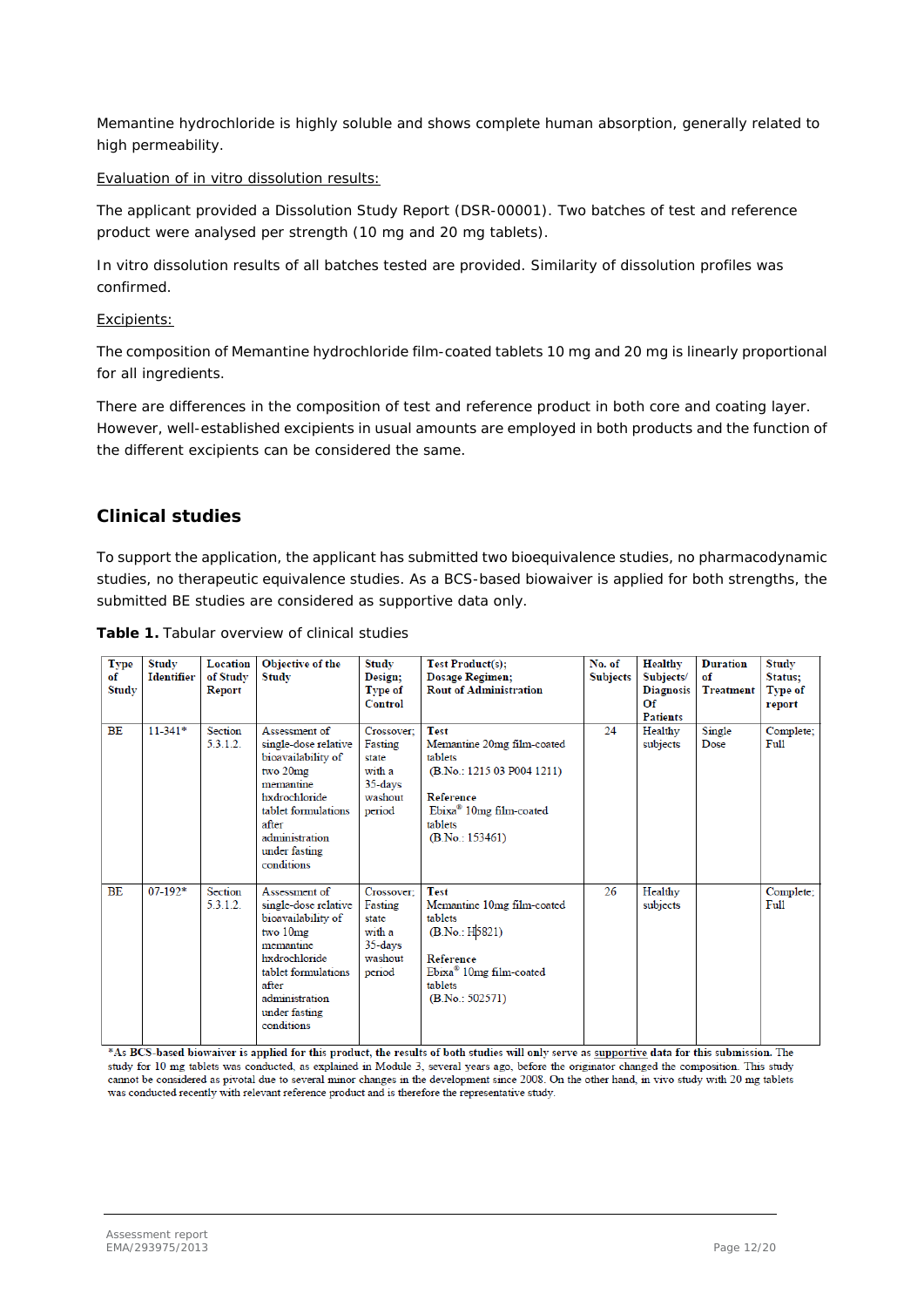## <span id="page-12-0"></span>**2.4.2. Pharmacokinetics**

#### *2.4.2.1.* **Study 110572/11-341**

### *Methods*

#### *Study design*

Study 110572/11-341 was a randomised open-label, 2-way crossover bioequivalence study of two memantine 20 mg formulations following single 20 mg doses in healthy subject under fasting condition.

A single dose of 20 mg Memantine Hydrochloride was administered in each period with 240 ml water. Subjects fasted for at least 10 hours before drug administration and for at least 4 hours afterwards. Treatment phases were separated by a washout period of 35 days.

Sampling schedule: The 0.00h blood samples for pharmacokinetic analysis were collected within 1 hour prior to dosing and the post-dose samples at 0.750, 1.50, 2.25, 3.00, 3.50, 4.00, 4.50, 5.00, 5.50, 6.00, 6.50, 7.00, 7.50, 8.00, 10.00, 12.00, 24.00, 48.00 and 72.00h after dosing in each period.

Analyte and matrix: Memantine in plasma, quantitated using validated method.

### *Test and reference products*

Maruxa film-coated tablet 20 mg manufactured by KRKA (batch No. 1215 03 P004 1211, Manufacturing date: December 2011; exp. Date: n.a. (Retest date: December 2014)) has been compared to Ebixa film-coated tablet 20 mg manufactured by H. Lundbeck A/S (Batch No: 153461 (German market)., exp. date May 2015).

The applicant confirmed that the test product was identical to the formulation intended to be marketed in its responses to the list of question.

### *Population studied*

Twenty-eight healthy adult male subjects were enrolled and 24 subjects were randomised. All subjects received at least one dose of study medication and constituted the safety population. One subject (subject No. 22) was withdrawn due to adverse events (fainting, convulsion and nausea) in period 02 before dosing, 2 subjects (subjects No. 10 and 24) withdrew consent due to personal reasons and 1 subject (subject No. 14) did not show up for confinement in period 02. Thus, 20 subjects completed the study and were analysed for statistical analyses. Three protocol deviations were reported.

## *Analytical methods*

Plasma concentrations of memantine and its internal standard memantine-d6 were determined with an HPLC/MS/MS method.

### *Pharmacokinetic variables*

Primary pharmacokinetic parameters:  $AUC_{0-72h}$ ,  $C_{max}$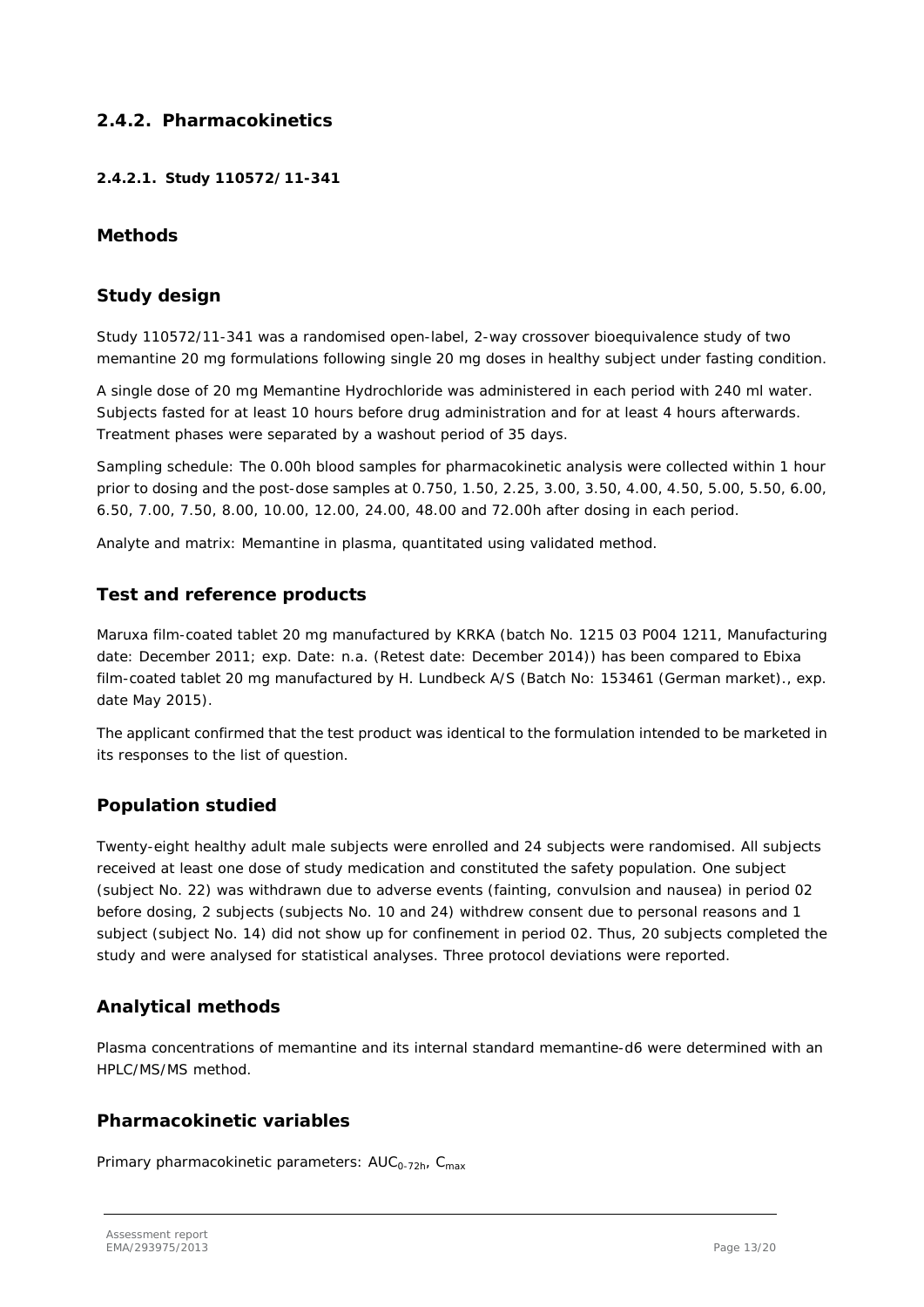Secondary pharmacokinetic parameters:  $T_{max}$ 

## *Statistical methods*

Determination of Sample Size: based on data from the literature, the intra-subject coefficient of variation (CV) was assumed up to 13% for Memantine's pharmacokinetics parameters. Thus, with expected CV up to 16% and an expected ratio of AUC and C<sub>max</sub> within 0.95 and 1.05, the study was calculated to have a power of at least 90% to show bioequivalence with 18 subjects. In order to account for possible dropouts, 24 subjects were included in the study.

Analysis of variance (ANOVA): for all analyses, effects were considered statistically significant if the probability associated with 'F' was less than 0.05. Based on pairwise comparisons of the ln-transformed AUC<sub>0-72h</sub> and C<sub>max</sub> data, the ratios of the least-squares means, calculated according to the formula " $e^{(X-Y)}$ X 100", as well as the 90% geometric confidence intervals for In-transformed  $AUC_{0-72h}$  and  $C_{max}$  were determined. Finally, the inter- and intra-subject CVs were also determined.

90% Confidence Intervals: ratios of least-squares means and 90% geometric confidence intervals were calculated for In-transformed  $AUC_{0-72h}$  and  $C_{max}$ . Inter- and intra-subject CVs were also calculated. BE was to be concluded if the 90% geometric confidence intervals of the ratio (A/B) of least-squares means for In-transformed  $AUC_{0-72h}$  and  $C_{max}$  were within the acceptable range of 80.00% to 125.00%.

Non-parametric analysis: a non-parametric test (Wilcoxon's Signed-Rank test) was carried out to compare the  $T_{\text{max}}$  between treatments.

## *Results*

|                                                                                                | Test                                                                      |               | Reference       |               |  |
|------------------------------------------------------------------------------------------------|---------------------------------------------------------------------------|---------------|-----------------|---------------|--|
| Pharmacokinetic<br>parameter                                                                   | arithmetic mean                                                           | <b>SD</b>     | arithmetic mean | <b>SD</b>     |  |
|                                                                                                |                                                                           | $CV\%$        |                 | $CV\%$        |  |
|                                                                                                | 1136448.21                                                                | 149403.93     | 1160025.60      | 139414.48     |  |
| $AUC_{(0-72h)}$                                                                                |                                                                           | 13.15         |                 | 12.02         |  |
| AUC $_{(0-\infty)}$                                                                            | n.a.                                                                      | n.a.          | n.a.            | n.a.          |  |
|                                                                                                | 24635.65                                                                  | 3054.40       | 24784.67        | 2746.72       |  |
| $C_{\text{max}}$                                                                               |                                                                           | 12.40         |                 | 11.08         |  |
| $T_{\text{max}}$ *                                                                             | 6.25                                                                      | $2.25 - 12.0$ | 7.25            | $1.50 - 12.0$ |  |
| AUC <sub>0-72h</sub> area under the plasma concentration-time curve from time zero to 72 hours |                                                                           |               |                 |               |  |
| $AUC_{0-\infty}$                                                                               | area under the plasma concentration-time curve from time zero to infinity |               |                 |               |  |
| $C_{\text{max}}$                                                                               | maximum plasma concentration                                              |               |                 |               |  |
| $T_{\text{max}}$                                                                               | time for maximum concentration (* median, range)                          |               |                 |               |  |

| Table 2. Pharmacokinetic parameters for memantine (non-transformed values) |  |  |
|----------------------------------------------------------------------------|--|--|
|                                                                            |  |  |

| Table 3. Statistical analysis for memantine (In-transformed values) |  |  |
|---------------------------------------------------------------------|--|--|
|                                                                     |  |  |

| Pharmacokinetic<br>parameter | <b>Geometric Mean Ratio</b><br>Test/Reference | Confidence Intervals | $CVA*$ |
|------------------------------|-----------------------------------------------|----------------------|--------|
| AUC $_{(0-72h)}$             | 97.88                                         | $95.66 - 100.15$     | 4.16   |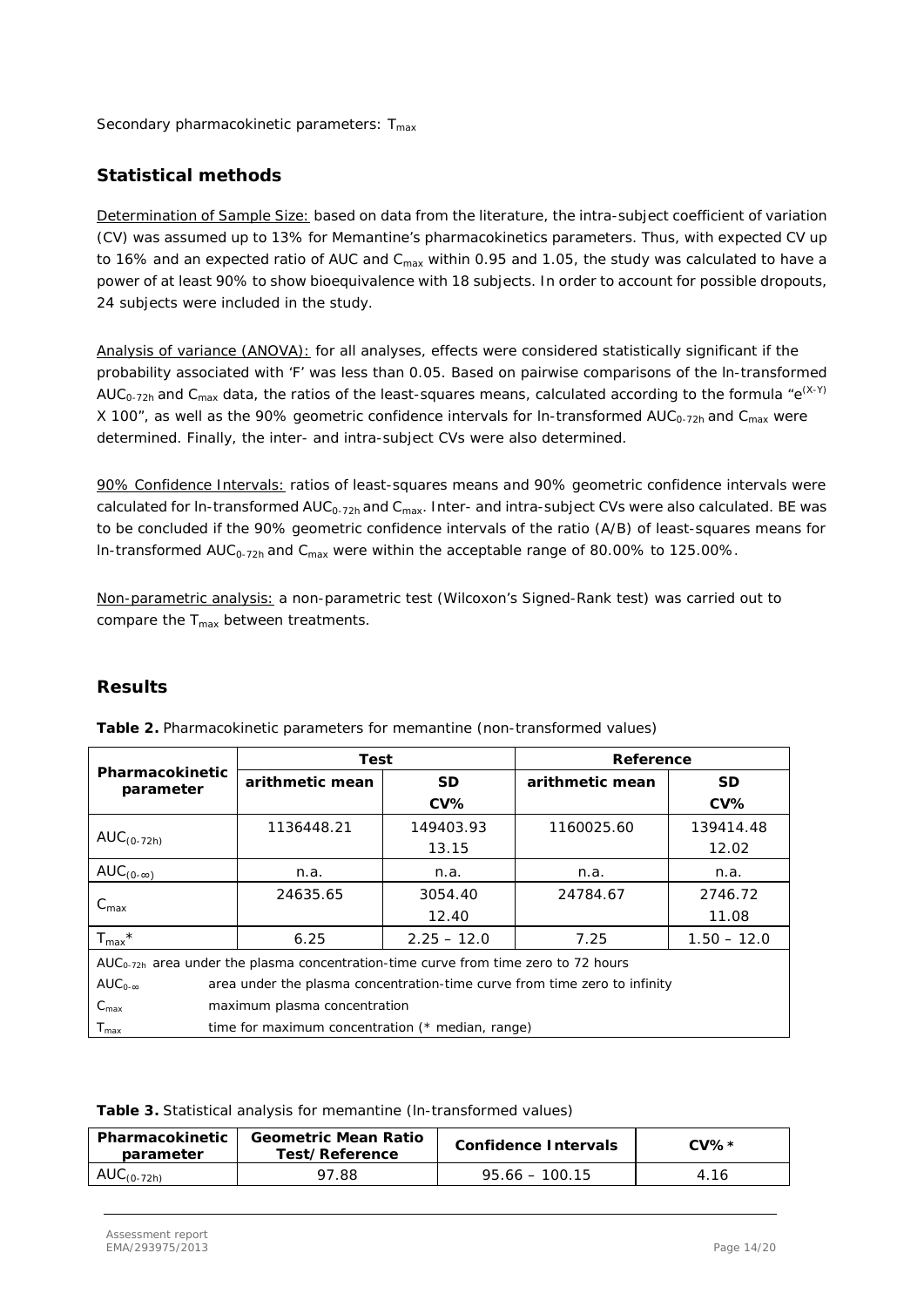| Pharmacokinetic<br>parameter             | <b>Geometric Mean Ratio</b><br>Test/Reference | Confidence Intervals | $CV\%*$ |  |  |
|------------------------------------------|-----------------------------------------------|----------------------|---------|--|--|
| $\mathsf{v}_{\mathsf{max}}$              | 99.08                                         | $95.67 - 102.62$     | 6.37    |  |  |
| estimated from the Residual Mean Squares |                                               |                      |         |  |  |

## *Safety data*

A total of 15 TEAEs (treatment emergent adverse event) were reported by 10 of the 24 subjects who received at least one dose of the study medication (safety population). Five TEAEs were reported by 17.4% (n=4) of the 23 subjects who received Treatment A and 10 TEAEs were reported by 33.3% (n=7) of the 21 subjects who received Treatment B.

The most commonly reported TEAEs were "Somnolence", reported by 12.5% (n=3) of subjects who constituted the safety population, and "Nausea" and "Headache" each reported by 8.3% ( $n=2$ ) of subjects who constituted the safety population (N=24).

Of the 15 TEAEs reported, 12 were graded as mild, 1 was graded as moderate, and 2 were graded as severe.

#### *2.4.2.2.* **Study 70475/07-192**

### *Methods*

## *Study design*

Study 70475/07-192 was a randomised open-label, 2-way crossover bioequivalence study of memantine 10 mg tablet and Ebixa following single 10 mg doses in healthy subject under fasting condition.

A single dose of 10mg Memantine Hydrochloride was administered in each period with 240ml water. Subjects fasted for at least 10 hours before drug administration and for at least 4 hours afterwards. Treatment phases were separated by a washout period of 35 days.

Sampling schedule: the blood samples for pharmacokinetic analysis were collected prior to dosing and at 1.00, 2.00, 3.00, 3.50, 4.00, 4.50, 5.00, 5.50, 6.00, 6.50, 7.00, 7.50, 8.00, 10.00, 12.00, 14.00, 24.00, 48.00 ( $\pm$ 0.5), 72.00 ( $\pm$ 0.5), 144.00 ( $\pm$ 0.5), 216 ( $\pm$ 0.5), 288.00 ( $\pm$ 0.5) and 360 ( $\pm$ 0.5) hours post dose in each period. Actual sampling time was used for statistical analyses.

Analyte and matrix: memantine in plasma, quantitated using validated method.

### *Test and reference products*

Maruxa film-coated tablet 10 mg manufactured by KRKA (batch No. H5821, Manufacturing date: September 2007; exp. Date: n.a. (Retest date: February 2008)) has been compared to Ebixa film-coated tablet 10 mg manufactured by H. Lundbeck A/S (Batch No: 502571 (German market)., exp. date January 2009).

Neither the test product is identical to the formulation intended to be marketed due to several minor changes in the development after this study was conducted, nor is the reference product used in this study the actual formulation on the market due to composition changes.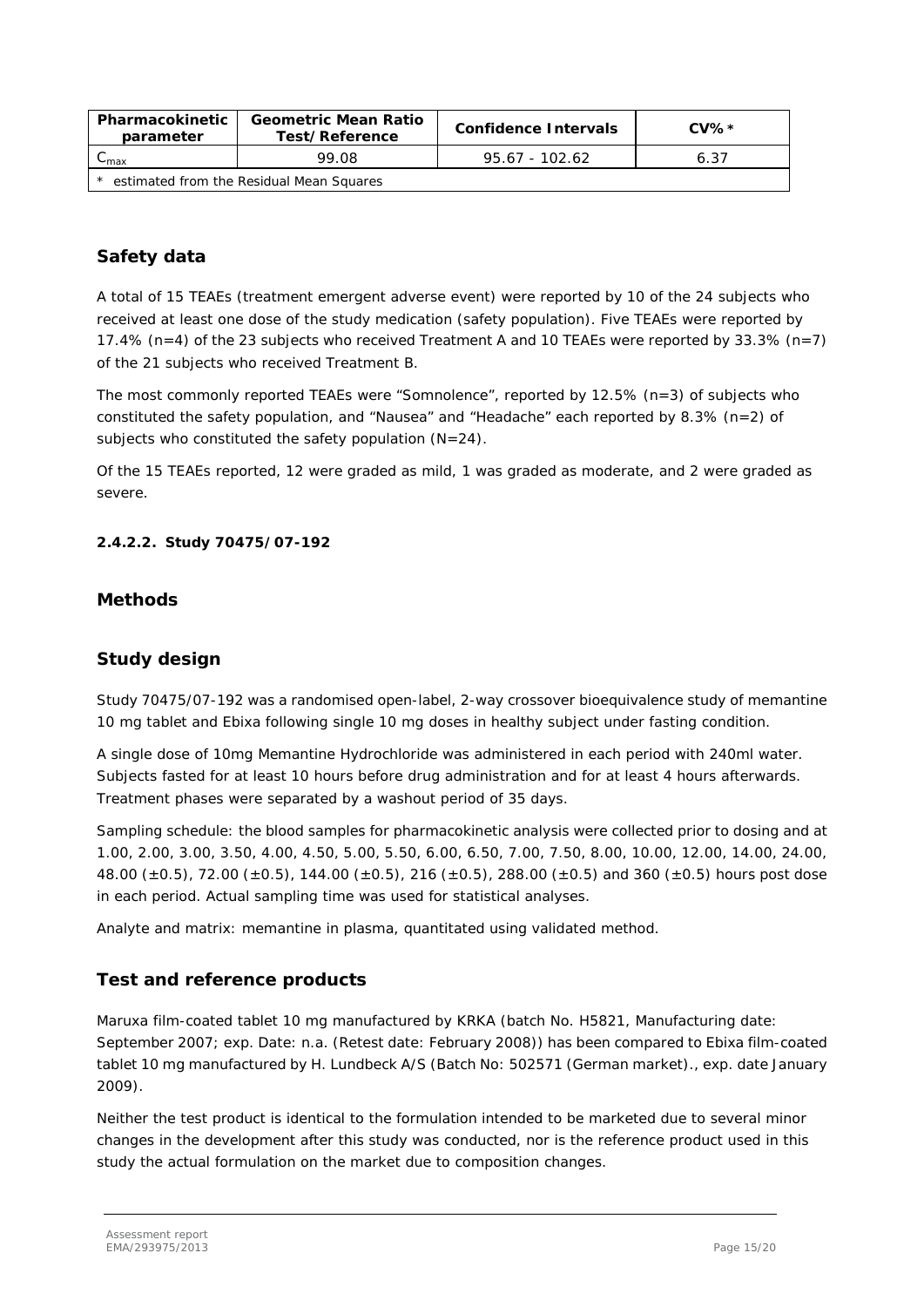## *Population studied*

Twenty-six healthy adult male subjects were randomised. All subjects received at least one dose of study medication and constituted the safety population. One subject (subject No. 02) was withdrawn due to an adverse event in period 01 and 1 subject (subjects No. 12) did not check in for period 02. Subject No. 23 was replaced pre-dose of period 01 (elected to withdraw due to personal reasons). Thus, 24 subjects completed the study and were analysed for statistical analyses. Eight protocol deviations were reported.

## *Analytical methods*

Plasma concentrations of memantine and its internal standard memantine-d6 were determined with an HPLC/MS/MS method.

### *Pharmacokinetic variables*

Pharmacokinetic parameters: AUC0-t, AUC0-∞, C<sub>max</sub>, Residual area, T<sub>max</sub>, K<sub>el</sub>, T<sub>1/2 el</sub>

## *Statistical methods*

Determination of Sample Size: based on data from previous studies, the intra-subject coefficients of variation were assumed approximately 6% and 7% for AUC and  $C<sub>max</sub>$ , respectively. Thus, with these expected coefficients of variation and an expected ratio of AUC and  $C_{\text{max}}$  within 0.95 and 1.05, the study was calculated to have a power of at least 90% to show bioequivalence. In order to complete with at least 24 subjects, a total of 26 subjects were enrolled into the study.

Statistical analysis: analysis of variance was performed on the In-transformed data of  $AUC_{0-t}$ ,  $AUC_{0-int}$  and  $C_{\text{max}}$ . ANOVA was also carried out on the untransformed data of  $T_{1/2}$  el and  $K_{el}$ . All ANOVAs were performed with the SAS (release 8.2 for Windows) General Linear Models Procedure (GLM). The model included sequence, subject within sequence, period and treatment as factors. The sequence effect was tested using subjects within sequence effect as the error term. The treatment and period effects were tested against the residual mean square error. All sums of squares (Types I, II, III and IV) were reported. Probability (p) values were derived from Type III sums of squares. A non-parametric test (Wilcoxon's Signed-Rank test) was carried out to compare the  $T_{\text{max}}$  between treatments. For all analyses, effects were considered statistically significant if the probability associated with 'F' was less than 0.05. Based on pairwise comparisons of the In-transformed  $AUC_{0-t}$ ,  $AUC_{0-int}$  and  $C_{max}$  data, the ratios of the least-squares means, calculated according to the formula " $e^{(X-Y)}$  X 100", as well as the 90% geometric confidence intervals for In-transformed  $AUC_{0-t}$ ,  $AUC_{0-int}$  and  $C_{max}$  were determined. The inter- and intra-subject CVs were also determined.

## *Results*

**Pharmacokinetic parameter** Test **Reference geometric mean SD CV% geometric mean SD CV%**  $AUC_{(0-t)}$ 1203698.08 264273.85 21.96 1202106.95 226248.10 18.82

**Table 4.** Pharmacokinetic parameters for memantine (non-transformed values)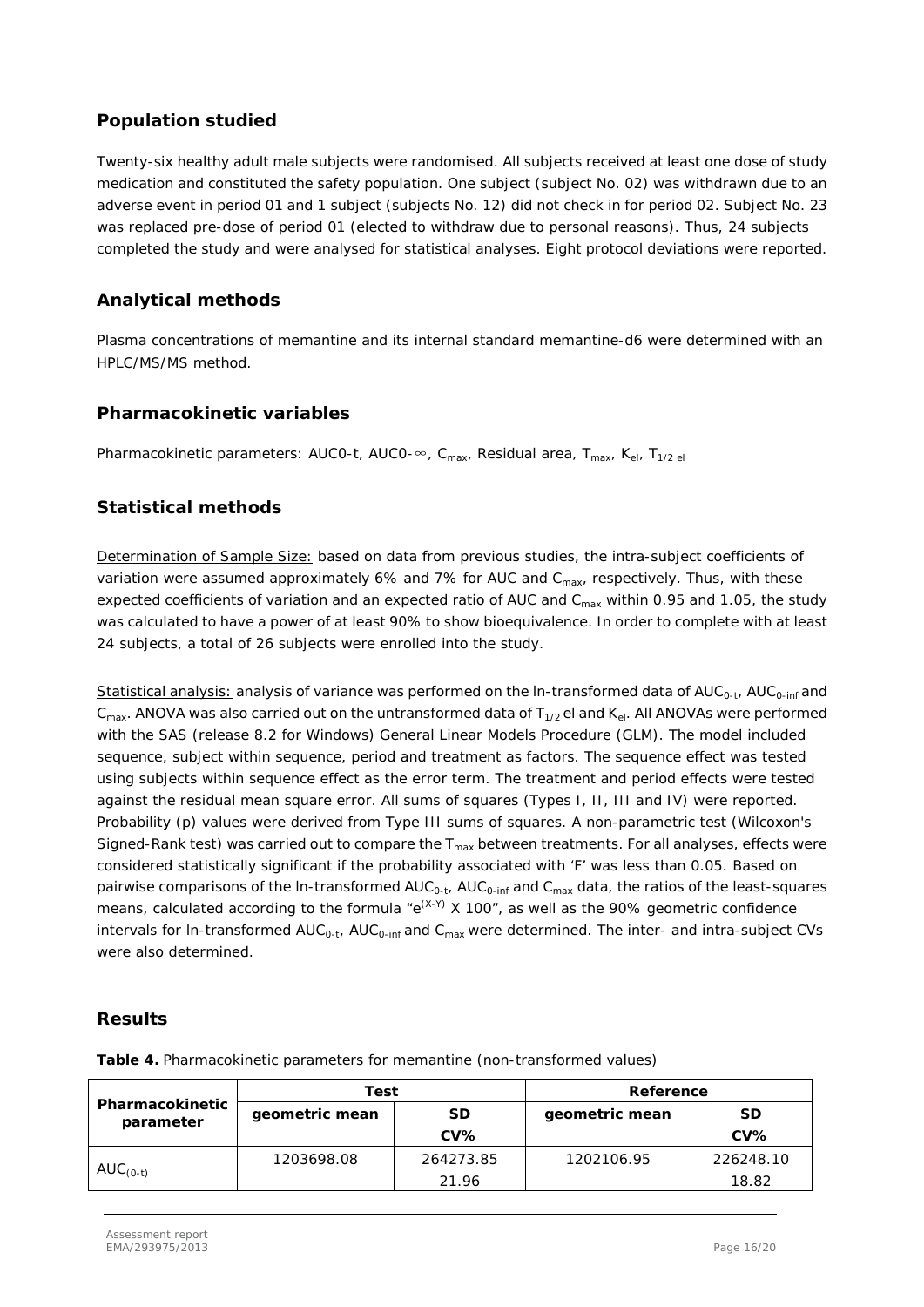| Pharmacokinetic                      | Test                                                                      |           | Reference  |           |  |
|--------------------------------------|---------------------------------------------------------------------------|-----------|------------|-----------|--|
|                                      | 1241649.25                                                                | 295627.94 | 1242655.02 | 251337.55 |  |
| AUC $_{(0-\infty)}$                  |                                                                           | 23.81     |            | 20.23     |  |
|                                      | 12736.39                                                                  | 1286.88   | 12845.16   | 1428.16   |  |
| $\textsf{C}_{\textsf{max}}$          |                                                                           | 10.10     |            | 11.12     |  |
| ${\mathsf T}_{\mathsf{max}}{}^\star$ | 6.00                                                                      | 2.50      | 5.50       | 2.50      |  |
| $AUC_{0-t}$                          | area under the plasma concentration-time curve from time zero to t hours  |           |            |           |  |
| $AUC_{0-\infty}$                     | area under the plasma concentration-time curve from time zero to infinity |           |            |           |  |
| $C_{\text{max}}$                     | maximum plasma concentration                                              |           |            |           |  |
| $T_{\text{max}}$                     | time for maximum concentration (* median, range)                          |           |            |           |  |

**Table 5.** Statistical analysis for memantine (ln-transformed values)

| Pharmacokinetic<br>parameter             | <b>Geometric Mean Ratio</b><br>Test/Reference | <b>Confidence Intervals</b> | $CV\%*$ |  |  |
|------------------------------------------|-----------------------------------------------|-----------------------------|---------|--|--|
| $AUC_{(0-t)}$                            | 100.14                                        | $97.11 - 103.26$            | 6.17    |  |  |
| ∪max                                     | 99.46                                         | $96.93 - 102.06$            | 5.20    |  |  |
| estimated from the Residual Mean Squares |                                               |                             |         |  |  |

## *Safety data*

A total of 14 TEAEs were reported by 6 of the 26 subjects who received at least one dose of the study medication (safety population). Eight TEAEs were reported by 12.5% (n=3) of subjects following administration of treatment A and 6 TEAEs were reported by 15.4% (n=4) of subjects following administration of treatment B.

The most commonly reported TEAE was "Headache", reported by 19.2% (n=5) of subjects who constituted the safety population.

The severity of adverse events was graded according to the following categories: mild, moderate, or severe. Of the 14 TEAEs reported, 9 were graded as mild and 5 were graded as moderate.

Of the 14 TEAEs reported, the relationship of 11 was judged as "possible" and 3 as "unrelated". No deaths or serious adverse events were reported during this study.

## *Conclusions*

Based on the presented bioequivalence studies the test product can be considered bioequivalent to the reference product.

## <span id="page-16-0"></span>**2.4.3. Pharmacodynamics**

No new pharmacodynamic studies were presented and no such studies are required for this application.

### <span id="page-16-1"></span>**2.4.4. Post marketing experience**

No post-marketing data are available. The medicinal product has not been marketed in any country.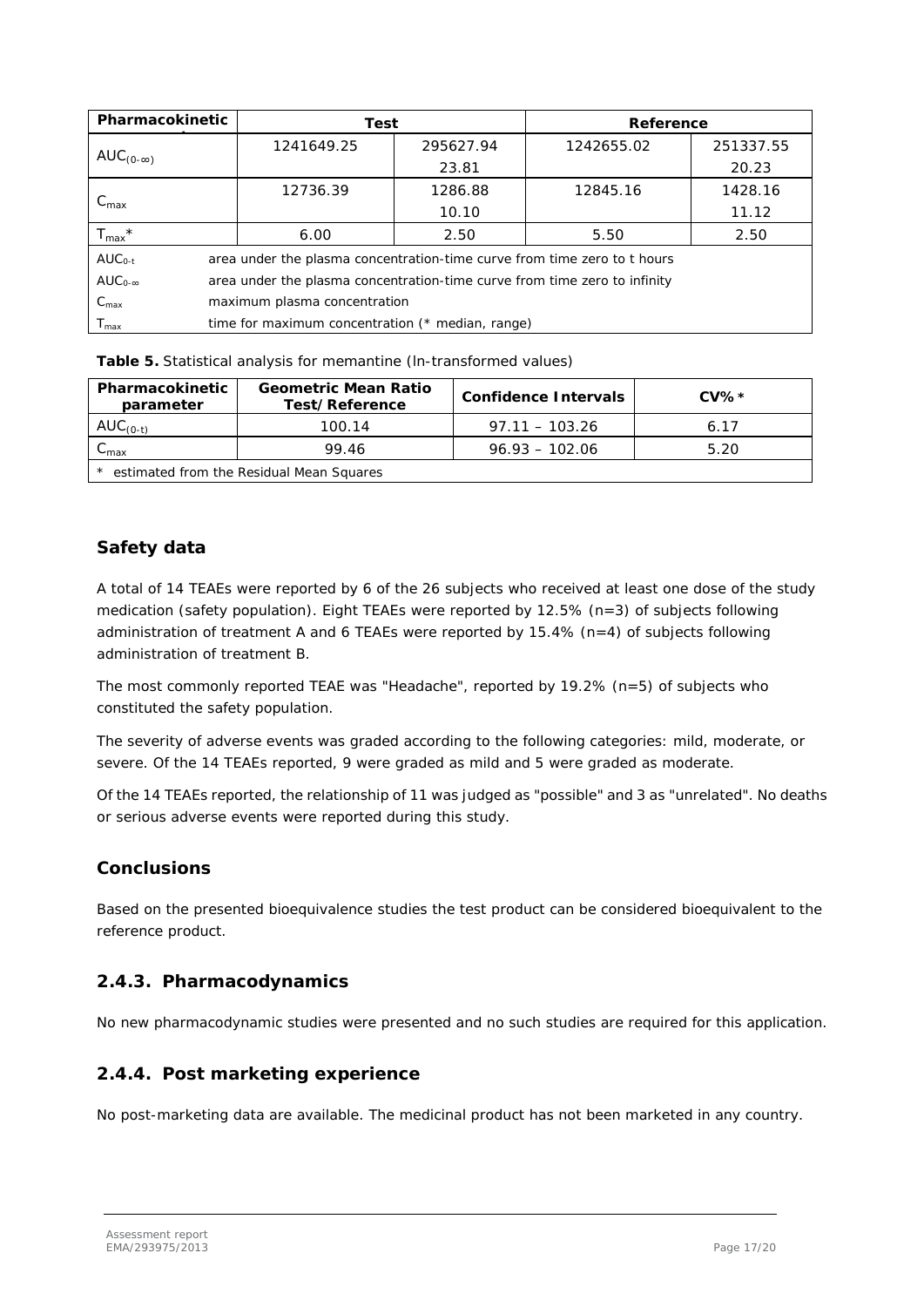## <span id="page-17-0"></span>**2.4.5. Discussion on clinical aspects**

In this application no new efficacy or safety data have been submitted and none are required. The applicant has provided an acceptable review of clinical trial published in literature, describing the efficacy and safety profile of Maruxa. No new dose recommendations compared with the reference product have been made for this generic application.

#### BCS-based biowaiver

Based on the results of the solubility study, memantine hydrochloride can be classified as a highly soluble drug since the requirements of the Guideline on the Investigation of Bioequivalence (Doc. Ref.: CPMP/EWP/QWP/1401/98 Rev. 1/ Corr \*\*, Appendix III) are fulfilled.

No definite conclusions can be drawn based on the three absolute bioavailability studies as the results of these studies show values for absolute bioavailability superior to 100%. However, according to the EPAR of the originator, absolute bioavailability of memantine is approximately 100% and data of the conducted in vitro permeability studies show a passive permeability across Caco-2 monolayers greater than Metoprolol. Although in vitro data are supportive only, these data are considered more reliable and conclusive than the human data provided, therefore complete drug absorption (defined as extent of absorption is  $\geq 85\%$ ) of memantine hydrochloride is considered established.

Based on data on solubility and absorption/permeability characteristics, Memantine meets all criteria for classification as BCS-class I since it exhibits high solubility and high permeability (complete absorption) and requirements on the drug product regarding *in vitro* dissolution and excipients for BCS-class I drugs are applicable.

Although excipients that might affect drug bioavailability, are comprised in the coating layer of reference and test product these are in very small amount and the guideline accepts to neglect possible differences in coating components in case of proportionality biowaiver. Therefore, they are considered to have no impact on the bioavailability of Memantine. Qualitative and quantitative differences of critical excipients in test and reference product do not preclude the BCS-based biowaiver.

As all requirements described in the Guideline on the Investigation of Bioequivalence (Doc. Ref.: CPMP/EWP/QWP/1401/98 Rev. 1/ Corr \*\*, Appendix III) are fulfilled, a BCS-based biowaiver approach is acceptable.

#### Bioequivalence studies

As a BCS-based biowaiver is applied for both strengths, the submitted BE studies are considered as supportive data only.

According to the Guideline on the Investigation of Bioequivalence (Doc. Ref.: CPMP/EWP/QWP/1401/98 Rev. 1/ Corr \*\*) the study design of the BE-study 110572/11-341 with the 20 mg tablets is appropriate for an immediate release product and the pharmacokinetic variables are adequate. Use of a truncated AUC (AUC0-72h) is justified due to the long half-life of the active substance. The 90% confidence intervals for AUC0-72h and Cmax are within the pre-set acceptance range of 80.00 and 125.00%. Results of in vitro dissolution tests reflect bioequivalence. The reported protocol deviations and the deviations in the blood sampling schedule are not considered relevant for the overall results.

Based on the results obtained, it can be concluded that the test product (Maruxa 20 mg film-coated tablets) is bioequivalent to the reference product (Ebixa 20 mg film-coated tablets). The test and reference product are clinically comparable in their safety profile.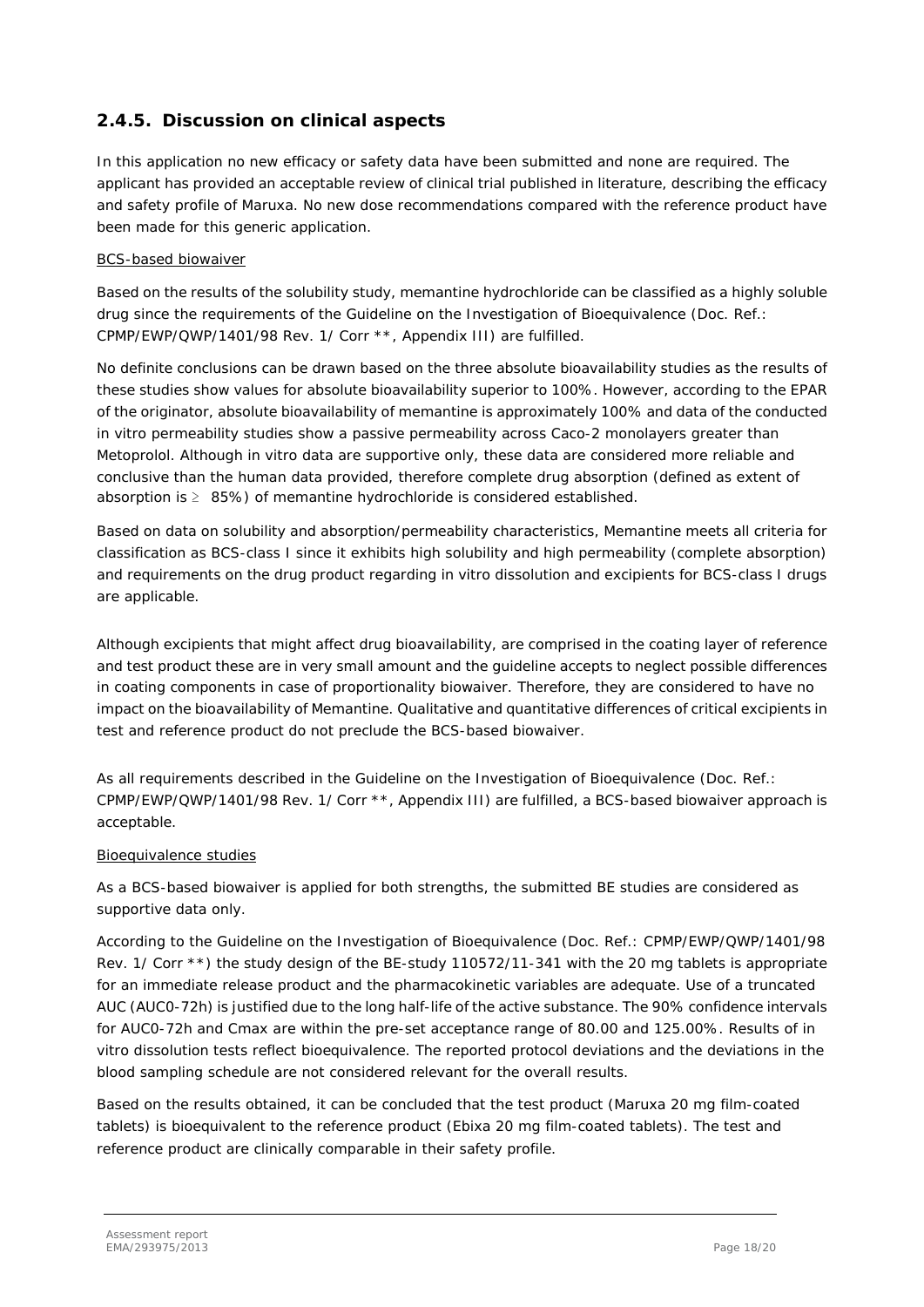Study 70475/07-192 was conducted in 2008 in line with then in force "Note for Guidance on the Investigation of Bioavailability and Bioequivalence" (Doc. Ref.: CPMP/EWP/QWP/1401/98). Hence, some requirements in the study design of the Guideline on the Investigation of Bioequivalence (Doc. Ref.: CPMP/EWP/QWP/1401/98 Rev. 1/ Corr \*\*) are not fulfilled. Moreover this study was performed with a previous formulation of the reference product and of the test product. Therefore the results of this study cannot be considered relevant for the assessment of bioequivalence. However, these deviations are not considered important as this study serves as supportive data only. The reported blood draw deviations are not considered relevant for the overall results.

Based on the results obtained, it can be concluded that the test product is bioequivalent to the reference product. The test and reference product are clinically comparable in their safety profile.

## <span id="page-18-0"></span>**2.4.6. Conclusions on clinical aspects**

Based on the presented BCS-based biowaiver and supported by the submitted bioequivalence studies, Maruxa 10 mg and 20mg film-coated tablets are considered bioequivalent with Ebixa 10mg and 20mg film-coated tablets.

## <span id="page-18-1"></span>*2.5. Pharmacovigilance*

## *Detailed description of the pharmacovigilance system*

The CHMP considered that the Pharmacovigilance system as described by the applicant fulfils the legislative requirements.

## *Risk management plan*

The CHMP did not require the applicant to submit a risk management plan because the product is a generic of a well-known active substance, already on the market for more than 20 years.

## *PSUR submission*

The CHMP considered that PSUR submission is not required for generics of this active substance. However, the marketing authorisation holder shall submit periodic safety update reports for this medicinal product if the product were to be included in the list of Union reference dates (EURD list) provided for under Article 107c(7) of Directive 2001/83/EC and published on the European medicines web-portal.

### *User consultation*

The results of the user consultation with target patient groups on the package leaflet submitted by the applicant show that the package leaflet meets the criteria for readability as set out in the Guideline on the readability of the label and package leaflet of medicinal products for human use.

# <span id="page-18-2"></span>**3. Benefit-risk balance**

This application concerns a generic version of memantine film coated tablets. The reference product Ebixa is indicated for treatment of patients with moderate to severe Alzheimer's disease. No nonclinical